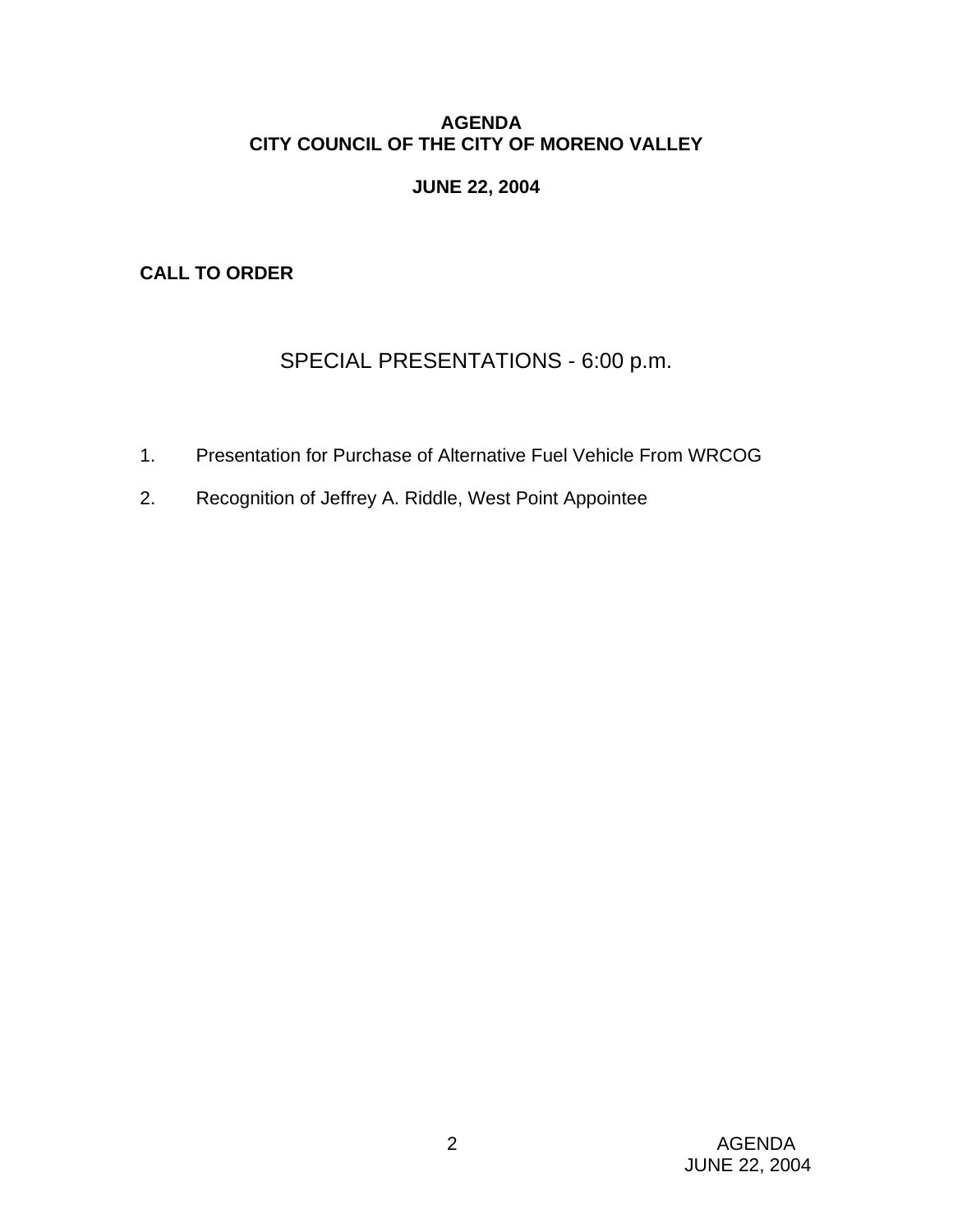### **AGENDA JOINT MEETING OF THE CITY COUNCIL OF THE CITY OF MORENO VALLEY, MORENO VALLEY COMMUNITY SERVICES DISTRICT, COMMUNITY REDEVELOPMENT AGENCY OF THE CITY OF MORENO VALLEY, BOARD OF LIBRARY TRUSTEES AND SPECIAL MEETING OF THE MORENO VALLEY PUBLIC FACILITIES FINANCING AUTHORITY**

### **REGULAR MEETING - 6:30 P.M. JUNE 22, 2004**

**CALL TO ORDER** (Joint Meeting of the City Council of the City of Moreno Valley, Moreno Valley Community Services District, Community Redevelopment Agency of the City of Moreno Valley and the Board of Library Trustees - actions taken at the Joint Meeting are those of the Agency indicated on each Agenda item)

### **PLEDGE OF ALLEGIANCE**

**INVOCATION** – Pastor Peter Alexander, Shepherd of the Valley Lutheran Church

### **ROLL CALL**

### **INTRODUCTIONS**

PUBLIC COMMENTS **ON MATTERS ON THE AGENDA** WILL BE TAKEN UP AS THE ITEM IS CALLED FOR BUSINESS, BETWEEN STAFF'S REPORT AND CITY COUNCIL DELIBERATION (SPEAKER SLIPS MAY BE TURNED IN UNTIL THE ITEM IS CALLED FOR BUSINESS.) Those wishing to speak should submit a BLUE speaker slip to the Bailiff. There is a three-minute limit per person. All remarks and questions shall be addressed to the presiding officer or to the City Council and not to any individual Council member, staff member or other person.

PUBLIC COMMENTS **ON MATTERS NOT ON THE AGENDA** UNDER THE JURISDICTION OF THE CITY COUNCIL WILL BE HEARD PRIOR TO CITY COUNCIL REPORTS AND CLOSING COMMENTS. IN THE EVENT THAT THE AGENDA ITEM FOR SUCH PUBLIC COMMENTS HAS NOT BEEN CALLED BY 9:00 P.M., IT SHALL BE CALLED AS THE NEXT ITEM OF BUSINESS FOLLOWING THE CONCLUSION OF ANY ITEM BEING HEARD AT 9:00 P.M. Those wishing to speak should submit a BLUE speaker slip to the Bailiff. There is a three-minute limit per person. All remarks and questions shall be addressed to the presiding officer or to the City Council and not to any individual Council member, staff member or other person.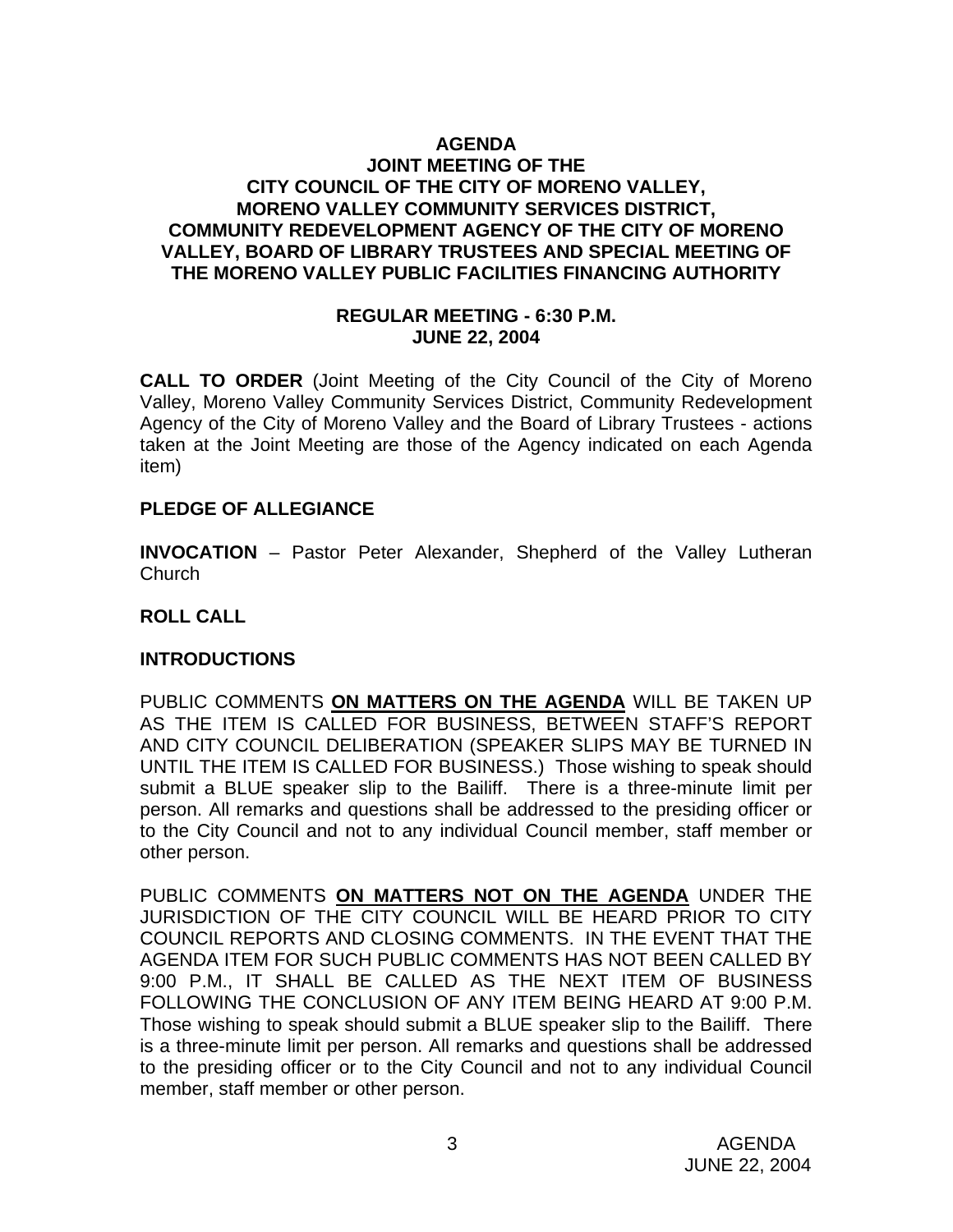### **JOINT CONSENT CALENDARS (SECTIONS A-D) OF THE CITY COUNCIL OF THE CITY OF MORENO VALLEY, MORENO VALLEY COMMUNITY SERVICES DISTRICT, COMMUNITY REDEVELOPMENT AGENCY OF THE CITY OF MORENO VALLEY, AND THE BOARD OF LIBRARY TRUSTEES**

All items listed under the Consent Calendars, Sections A, B, C, and D are considered to be routine and non-controversial, and may be enacted by one motion unless a member of the Council, Community Services District, Redevelopment Agency or the Board of Library Trustees requests that an item be removed for separate action. The motion to adopt the Consent Calendars is deemed to be a separate motion by each Agency and shall be so recorded by the City Clerk. Items withdrawn for report/discussion will be heard after public hearing items.

### **A. CONSENT CALENDAR** - **CITY COUNCIL**

- A1. ORDINANCES FIRST READING BY TITLE ONLY Recommendation: Waive reading of all Ordinance Introductions and read by title only.
- A2. APPROVE THE ADDITION OF A NEW PART TIME CAREER CROSSING GUARD POSITION TO THE ADULT SCHOOL CROSSING GUARD PROGRAM TO STAFF THE INTERSECTION OF MORRISON STREET AND COTTONWOOD AVENUE (Report of: Public Works Department) Recommendation: Approve the addition of a new part time career crossing guard position to the Adult School Crossing Guard program to staff the intersection of Morrison Street and Cottonwood Avenue and approve the appropriation of \$13,700 from the General Fund Account Number 010-72110-6120 to fund the additional part time career Adult School Crossing Guard position for the 2004/2005 fiscal year (July through June).
- A3. WASTE MANAGEMENT OF THE INLAND EMPIRE FY 2004/2005 RATE ADJUSTMENT (Report of: Public Works Department) Recommendation: Receive and file this report on the Waste Management of the Inland Empire proposed Fiscal Year (FY) 2004/2005 Rate Adjustment.
- A4. FINAL MAP 24097 REDUCE FAITHFUL PERFORMANCE BOND BY 90% - WEST SIDE OF VIA DEL LAGO, SOUTH OF IRIS AVENUE, SUBDIVIDER – PACIFIC CENTURY HOMES (Report of: Public Works Department) Recommendation: Approve a 90% reduction to the Faithful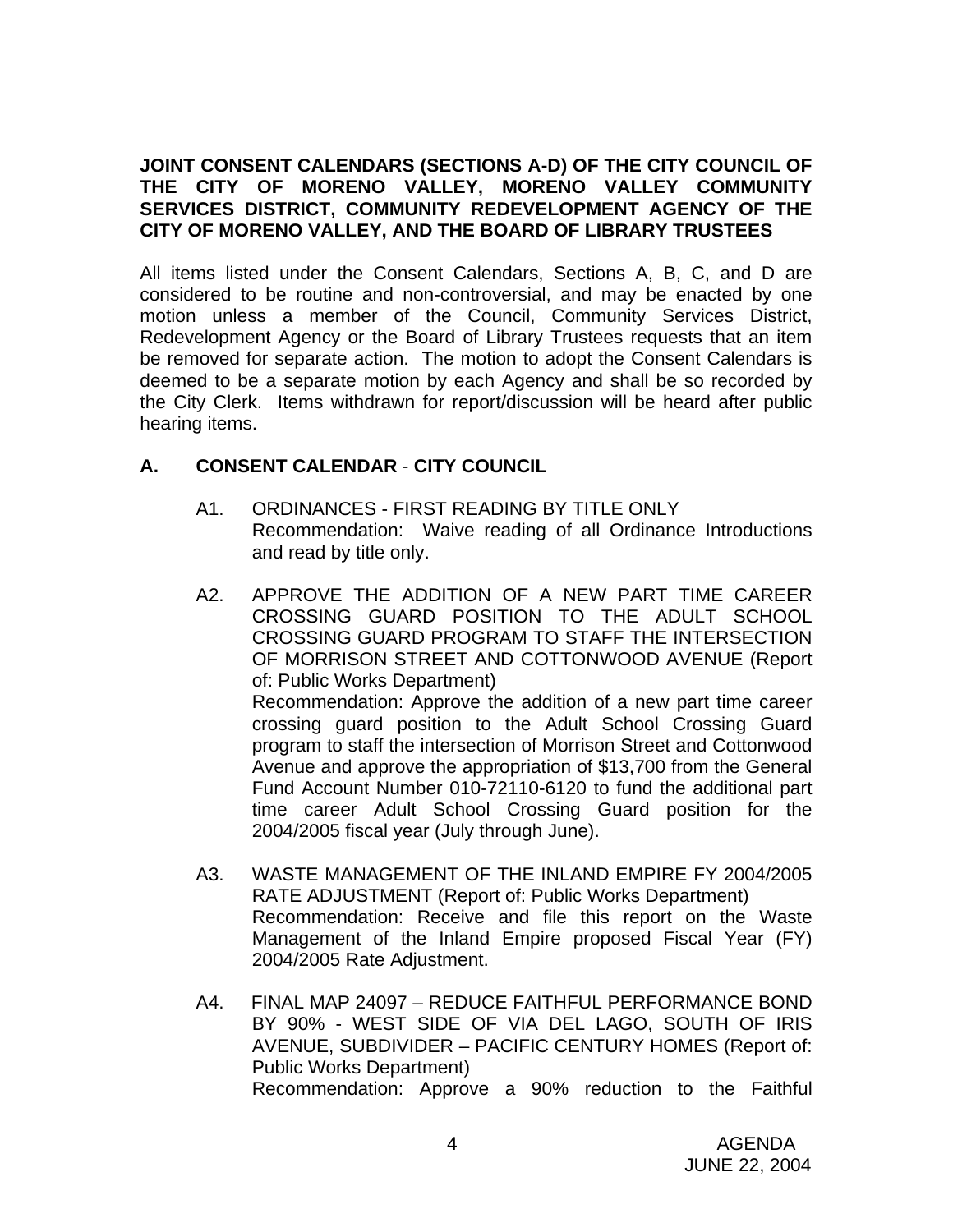Performance Bond for Final Map 24097 and authorize the City Engineer to reduce the Faithful Performance Bond by 90%.

- A5. FINAL MAP 25623 REDUCE FAITHFUL PERFORMANCE BOND BY 90% - WEST SIDE OF VIA DEL LAGO, SOUTH OF IRIS AVENUE, SUBDIVIDER – VIA DEL LAGO, LLC (Report of: Public Works Department) Recommendation: Approve a 90% reduction to the Faithful Performance Bond for Final Map 25623; and authorize the City Engineer to reduce the Faithful Performance Bond by 90%.
- A6. MEMORANDUM OF UNDERSTANDING (MOU) WITH COUNTY OF RIVERSIDE REGARDING RECEIPT OF FINES FROM THE EMERGENCY SERVICES PROVIDER (Report of: Assistant City Manager) Recommendation: Approve the MOU with the County of Riverside regarding receipt of fines from the emergency medical service provider.
- A7. WARRANT REPORT MAY 31, 2004 (Report of: Finance Department) Recommendation: Adopt Resolution No. 2004-47, approving the Warrant Report, dated May 31, 2004 in the total amount of \$22,420,442.95.

### Resolution No. 2004-47

 A Resolution of the City Council of the City of Moreno Valley, California, Approving the Warrant Report Dated May 31, 2004

- A8. MINUTES REGULAR MEETING OF JUNE 8, 2004 (Report of: City Clerk's Department) Recommendation: Approve as submitted.
- A9. RECOMMENDATION TO AWARD CONTRACT FOR JANITORIAL SERVICES - RFP# 03/04-09 (Report of: Parks and Recreation Department) Recommendation: Award the contract for janitorial services to Rogan Building Services, 1521 Seventh Street, Riverside, CA 92507, in the amount of \$204,155.22; authorize the Mayor to execute a Contract Agreement with the above-mentioned contractor; and authorize the Finance Director to issue various purchase orders upon execution of the contract to the abovementioned contractor, charged to the appropriate funds and accounts.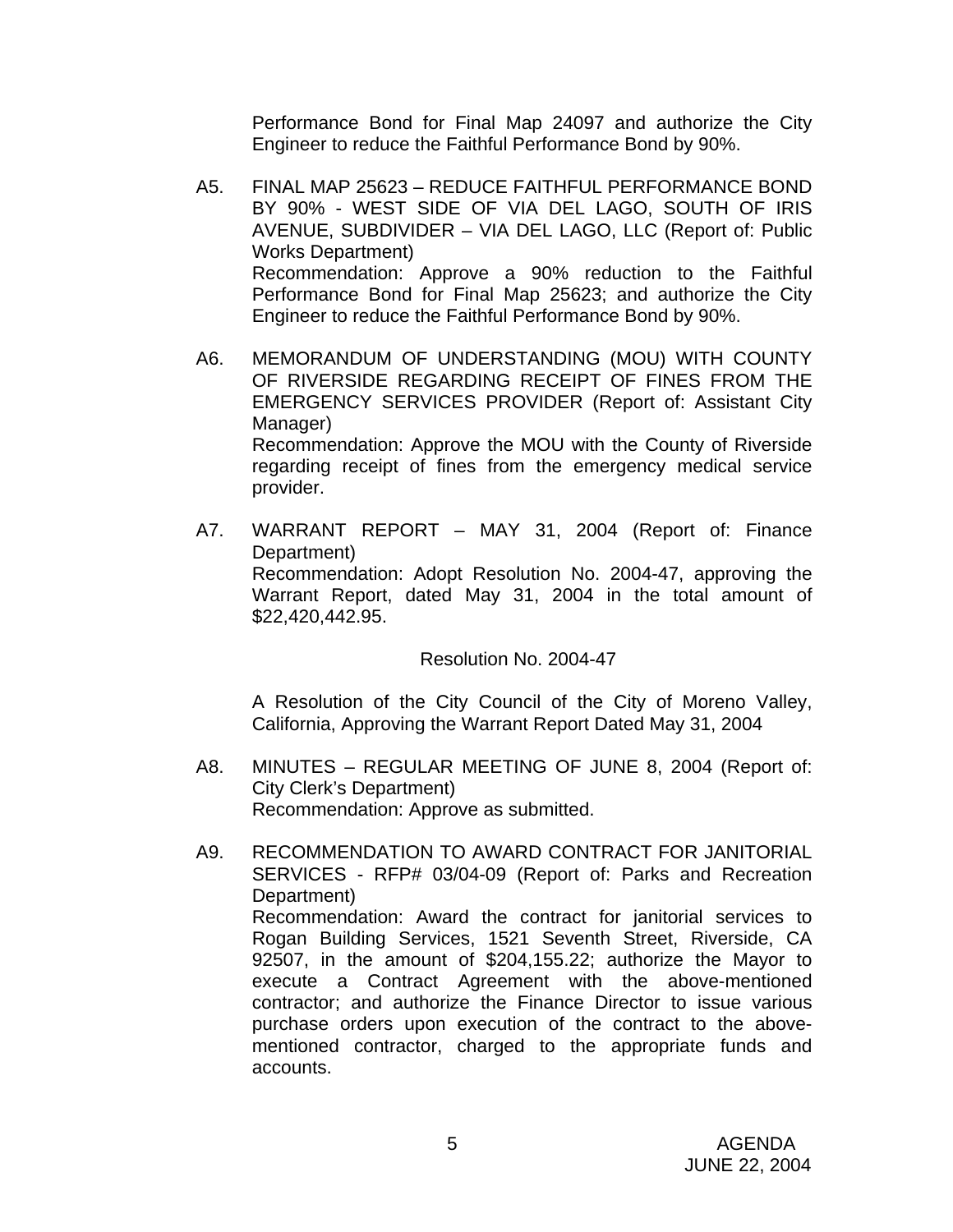- A10. AUTHORIZATION TO CLOSE PUBLIC STREETS FOR THE INDEPENDENCE DAY FESTIVITIES ON SATURDAY, JULY 3, 2004 AND SUNDAY, JULY 4, 2004 (Report of: Parks and Recreation Department) Recommendation:
	- 1. Authorize the closure of the following streets between the hours of 7:00 a.m. and 12:00 noon for the purpose of conducting the Fourth of July Parade scheduled to take place on Saturday, July 3, 2004.
		- a. TownGate Boulevard between Frederick Street, Eucalyptus Avenue and Memorial Way;
		- b. Frederick Street between Centerpointe Drive and Cactus Avenue;
		- c. Cottonwood Avenue between Pan Am Boulevard and Dunhill Drive;
		- d. Eucalyptus Avenue between Pan Am Boulevard and Kochi Drive;
		- e. Dracaea Avenue between Pan Am Boulevard and Kochi Drive;
		- f. Atlantic Circle east of Frederick Street;
		- g. Brabham Street between Frederick Street and Andretti Street;
		- h. Towngate Boulevard between Frederick Street and Heritage Way:
		- i. Bay Avenue between Kristina Court and Courage Street;
		- j. Alessandro Boulevard between Chagall Court and Courage Street;
		- k. Resource Way between Frederick Street and Corporate Way;
		- l. Corporate Way between Calle San Juan de Los Lagos and Resource Way;
		- m. Calle San Juan de Los Lagos between Frederick Street and Corporate Way;
		- n. New Hope between Cactus Avenue and Alessandro Boulevard; and
		- o. Heritage Way between TownGate Boulevard and Town Circle.
	- 2. Authorize the closure of the following streets to through traffic, to remain open only to residents, between the hours of 11:00 a.m. and 9:00 p.m. for the purpose of conducting the Fourth of July Festival and Fireworks Program scheduled to take place on Sunday, July 4, 2004.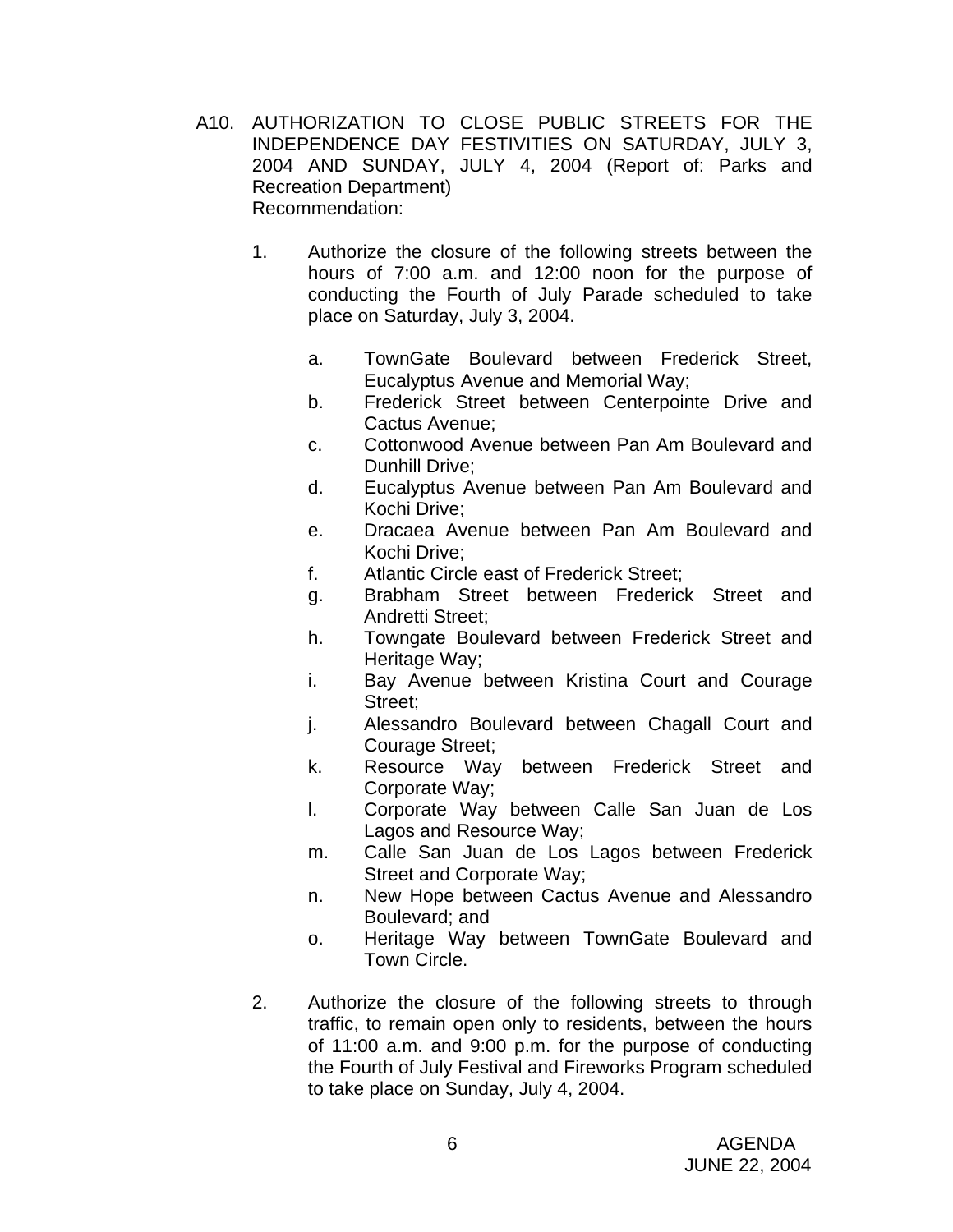- a. Petaluma Avenue between Napa Valley and Morrison Street;
- b. Napa Valley between Dracaea Avenue and Petaluma Avenue;
- c. Lakeport Drive at Cottonwood Avenue;
- d. Burney Pass Drive between Cottonwood Avenue and Dracaea Avenue;
- e. Rockport Drive between Yuba Pass Road and Morrison Street; and
- f. Dracaea Avenue between Morrison Street and Nason Street.

The streets closed to through traffic are to prevent overflow parking from the fireworks program into residential areas. Also, for a short period and immediately following the fireworks display, staff recommends that the City Council authorize one-way traffic on various streets in the vicinity of Morrison Park as directed by the Moreno Valley Police Department.

- A11. APPROVAL OF FINAL MAP 32450 SINGLE FAMILY RESIDENTIAL PROJECT WEST SIDE OF MORENO BEACH DRIVE, NORTH OF JOHN F. KENNEDY DRIVE - SUBDIVIDER - WESTERN PACIFIC HOUSING, INC. (Report of: Public Works Department) Recommendation: Approve Final Map 32450, authorize the City Clerk to sign the map, and transmit said map to the County Recorder's Office for recordation.
- A12. MEMORANDUM OF UNDERSTANDING BETWEEN THE CITY OF MORENO VALLEY AND HIGHLAND FAIRVIEW PROPERTIES (Report of: Community and Economic Development Department) Recommendation: Authorize the City Manager to execute a Memorandum of Understanding (MOU) with Highland Fairview Properties (HFP), a California general partnership, for the provision of expedited entitlement processing for the UCR Field Station and the Moreno Highlands projects.

### **B. CONSENT CALENDAR** - **COMMUNITY SERVICES DISTRICT**

- B1. ORDINANCES FIRST READING BY TITLE ONLY Recommendation: Waive reading of all Ordinance Introductions and read by title only.
- B2. MINUTES REGULAR MEETING OF JUNE 8, 2004 (Report of: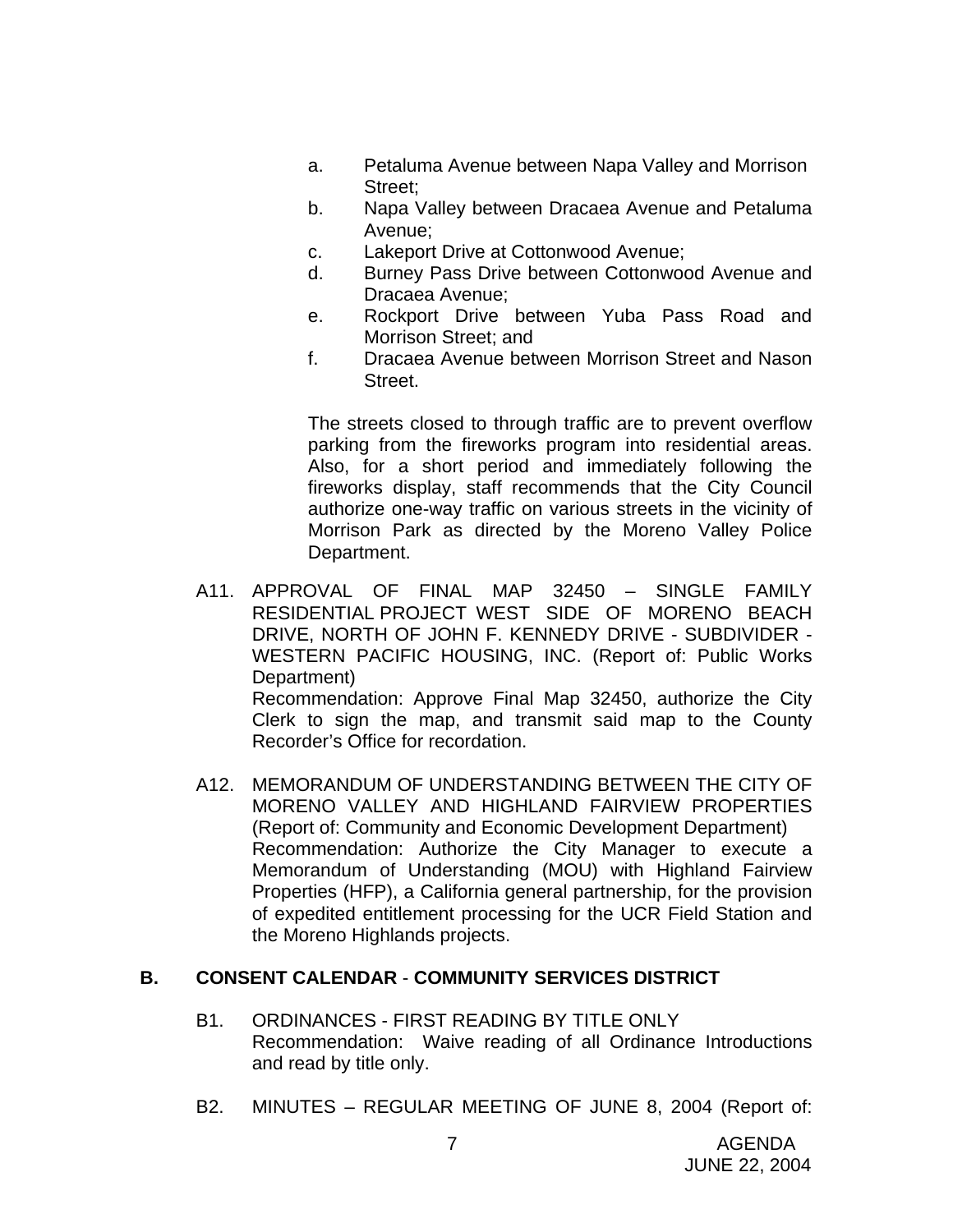City Clerk's Department) Recommendation: Approve as submitted.

- B3. RECOMMENDATION TO AWARD CONTRACT FOR JANITORIAL SERVICES - RFP# 03/04-09 (Report of: Parks and Recreation Department) Recommendation: Award the contract for janitorial services to Rogan Building Services, 1521 Seventh Street, Riverside, CA 92507, in the amount of \$204,155.22; authorize the Mayor to execute a Contract Agreement with the above-mentioned contractor; and authorize the Finance Director to issue various purchase orders upon execution of the contract to the abovementioned contractor, charged to the appropriate funds and accounts.
- B4. AUTHORIZATION TO CLOSE PUBLIC STREETS FOR THE INDEPENDENCE DAY FESTIVITIES ON SATURDAY, JULY 3, 2004 AND SUNDAY, JULY 4, 2004 (Report of: Parks and Recreation Department) Recommendation:
	- 1. Authorize the closure of the following streets between the hours of 7:00 a.m. and 12:00 noon for the purpose of conducting the Fourth of July Parade scheduled to take place on Saturday, July 3, 2004.
		- a. TownGate Boulevard between Frederick Street, Eucalyptus Avenue and Memorial Way;
		- b. Frederick Street between Centerpointe Drive and Cactus Avenue;
		- c. Cottonwood Avenue between Pan Am Boulevard and Dunhill Drive;
		- d. Eucalyptus Avenue between Pan Am Boulevard and Kochi Drive;
		- e. Dracaea Avenue between Pan Am Boulevard and Kochi Drive;
		- f. Atlantic Circle east of Frederick Street;
		- g. Brabham Street between Frederick Street and Andretti Street;
		- h. Towngate Boulevard between Frederick Street and Heritage Way;
		- i. Bay Avenue between Kristina Court and Courage Street;
		- j. Alessandro Boulevard between Chagall Court and Courage Street;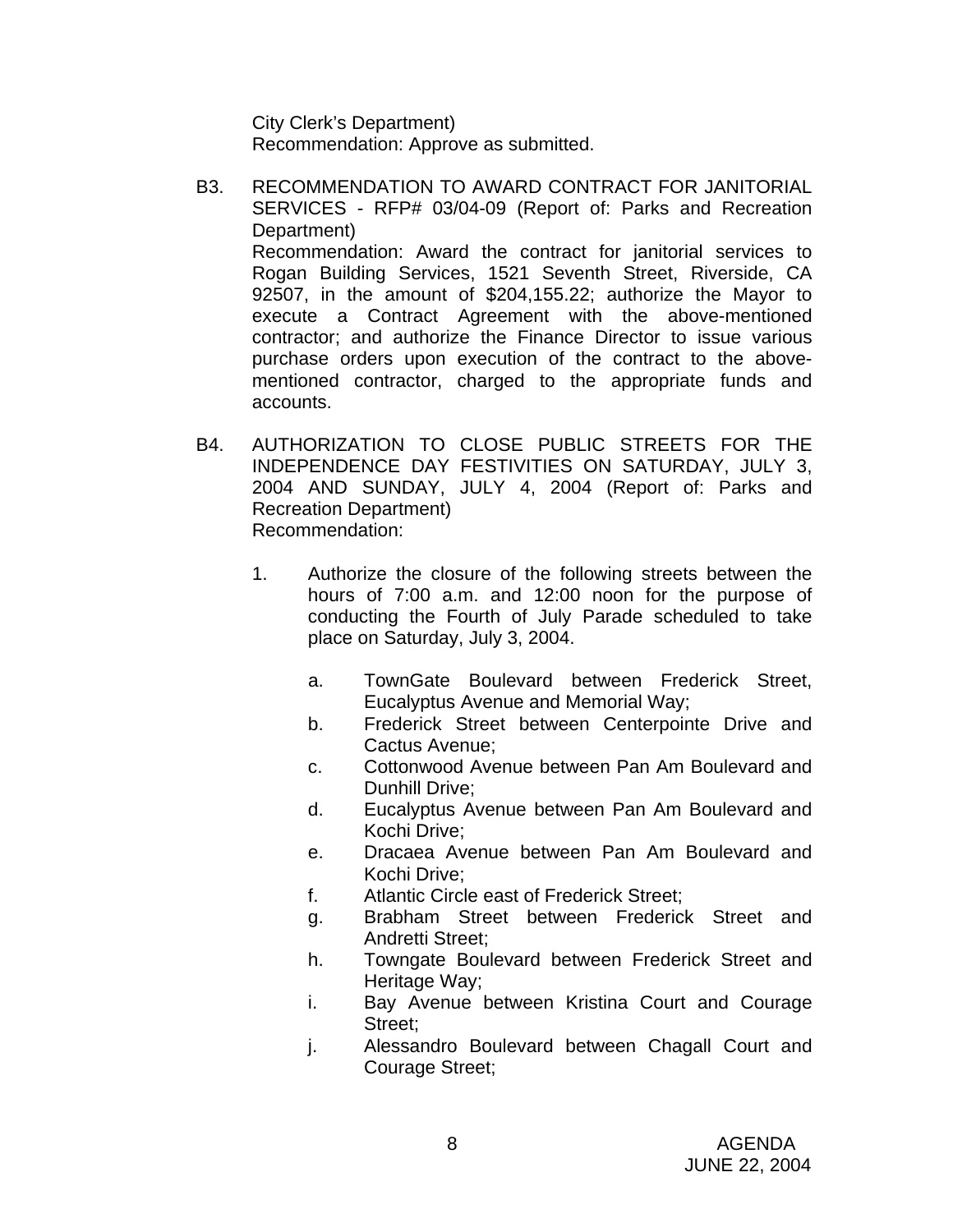- k. Resource Way between Frederick Street and Corporate Way;
- l. Corporate Way between Calle San Juan de Los Lagos and Resource Way;
- m. Calle San Juan de Los Lagos between Frederick Street and Corporate Way;
- n. New Hope between Cactus Avenue and Alessandro Boulevard; and
- o. Heritage Way between TownGate Boulevard and Town Circle.
- 2. Authorize the closure of the following streets to through traffic, to remain open only to residents, between the hours of 11:00 a.m. and 9:00 p.m. for the purpose of conducting the Fourth of July Festival and Fireworks Program scheduled to take place on Sunday, July 4, 2004.
	- a. Petaluma Avenue between Napa Valley and Morrison Street;
	- b. Napa Valley between Dracaea Avenue and Petaluma Avenue;
	- c. Lakeport Drive at Cottonwood Avenue;
	- d. Burney Pass Drive between Cottonwood Avenue and Dracaea Avenue;
	- e. Rockport Drive between Yuba Pass Road and Morrison Street; and
	- f. Dracaea Avenue between Morrison Street and Nason Street.

The streets closed to through traffic are to prevent overflow parking from the fireworks program into residential areas. Also, for a short period and immediately following the fireworks display, staff recommends that the City Council authorize one-way traffic on various streets in the vicinity of Morrison Park as directed by the Moreno Valley Police Department.

## **C. CONSENT CALENDAR** - **COMMUNITY REDEVELOPMENT AGENCY**

- C1. ORDINANCES FIRST READING BY TITLE ONLY Recommendation: Waive reading of all Ordinance Introductions and read by title only.
- C2. MINUTES REGULAR MEETING OF JUNE 8, 2004 (Report of: City Clerk's Department) Recommendation: Approve as submitted.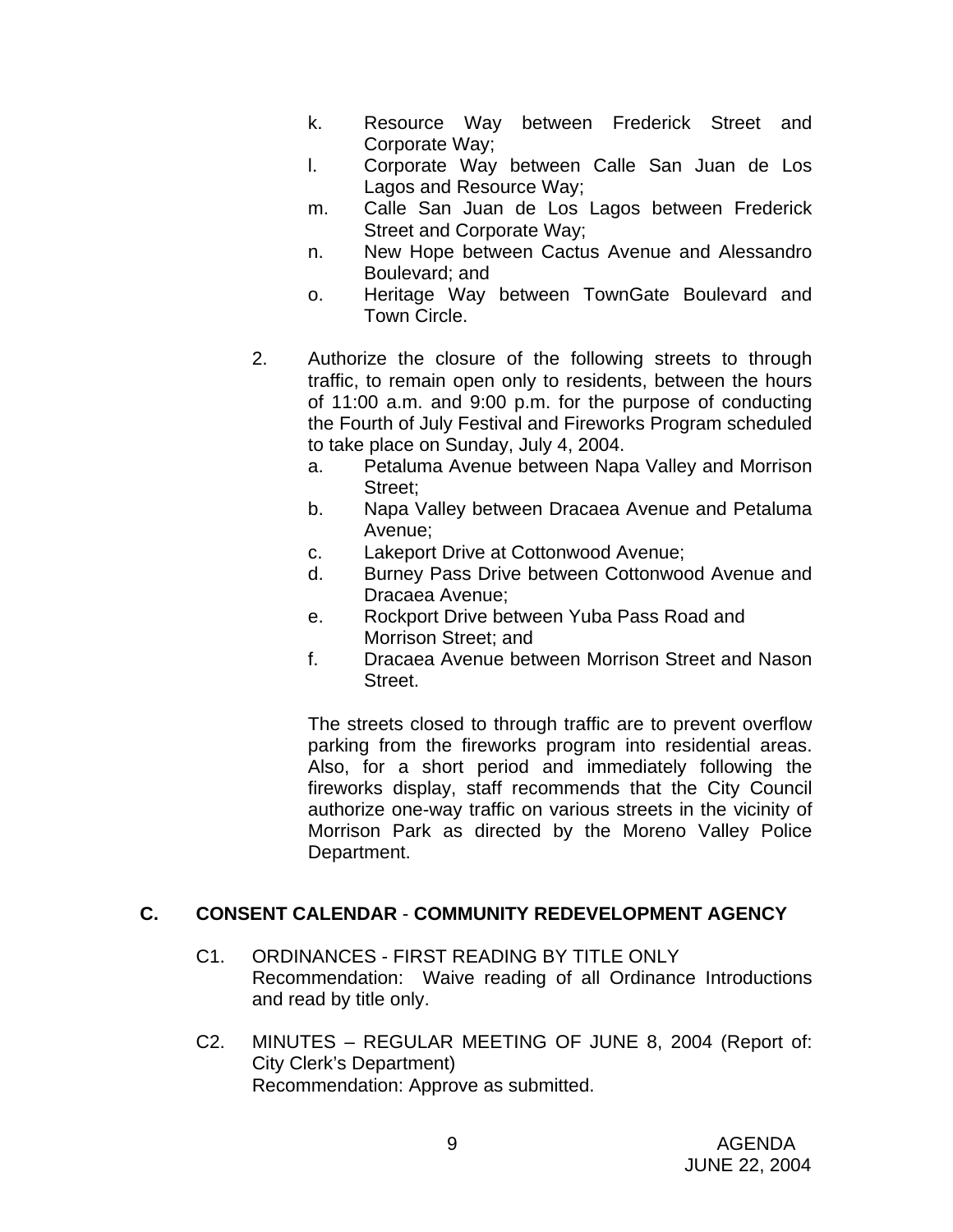### **D. CONSENT CALENDAR** - **BOARD OF LIBRARY TRUSTEES**

- D1. ORDINANCES FIRST READING BY TITLE ONLY Recommendation: Waive reading of all Ordinance Introductions and read by title only.
- D2. MINUTES REGULAR MEETING OF JUNE 8, 2004 (Report of: City Clerk's Department) Recommendation: Approve as submitted.

### **E. PUBLIC HEARINGS**

Questions or comments from the public on a Public Hearing matter are limited to five minutes per individual and must pertain to the subject under consideration.

 Those wishing to speak should complete and submit a GOLDENROD speaker slip to the Bailiff.

- E1. PUBLIC HEARING FOR MAIL BALLOT PROCEEDING FOR COMMUNITY SERVICES DISTRICT ZONE M (COMMERCIAL/INDUSTRIAL IMPROVED MEDIAN MAINTENANCE) INDUSTRIAL DEVELOPMENT INTERNATIONAL, APN 312-250-022 – EAST OF PERRIS BOULEVARD AND SOUTH OF GLOBE STREET (Report of: Public Works Department) Recommendation: That the City Council, acting in their capacity as the Board of Directors of the Moreno Valley Community Services District (CSD), after conducting the Public Hearing:
	- 1. Tabulate the mail ballot for the CSD Zone M program;
	- 2. Verify and accept the results of the mail ballot proceeding as identified on the Official Tally Sheet and Assessor Parcel Number (APN) Listing:
	- 3. Receive and file with the City Clerk's Office the accepted Official Tally Sheet and APN listing; and
	- 4. If approved, authorize and impose the CSD Zone M charge.
- E2. DELINQUENT RESIDENTIAL SOLID WASTE ACCOUNTS (Report of: Public Works Department) Recommendation: That the City Council: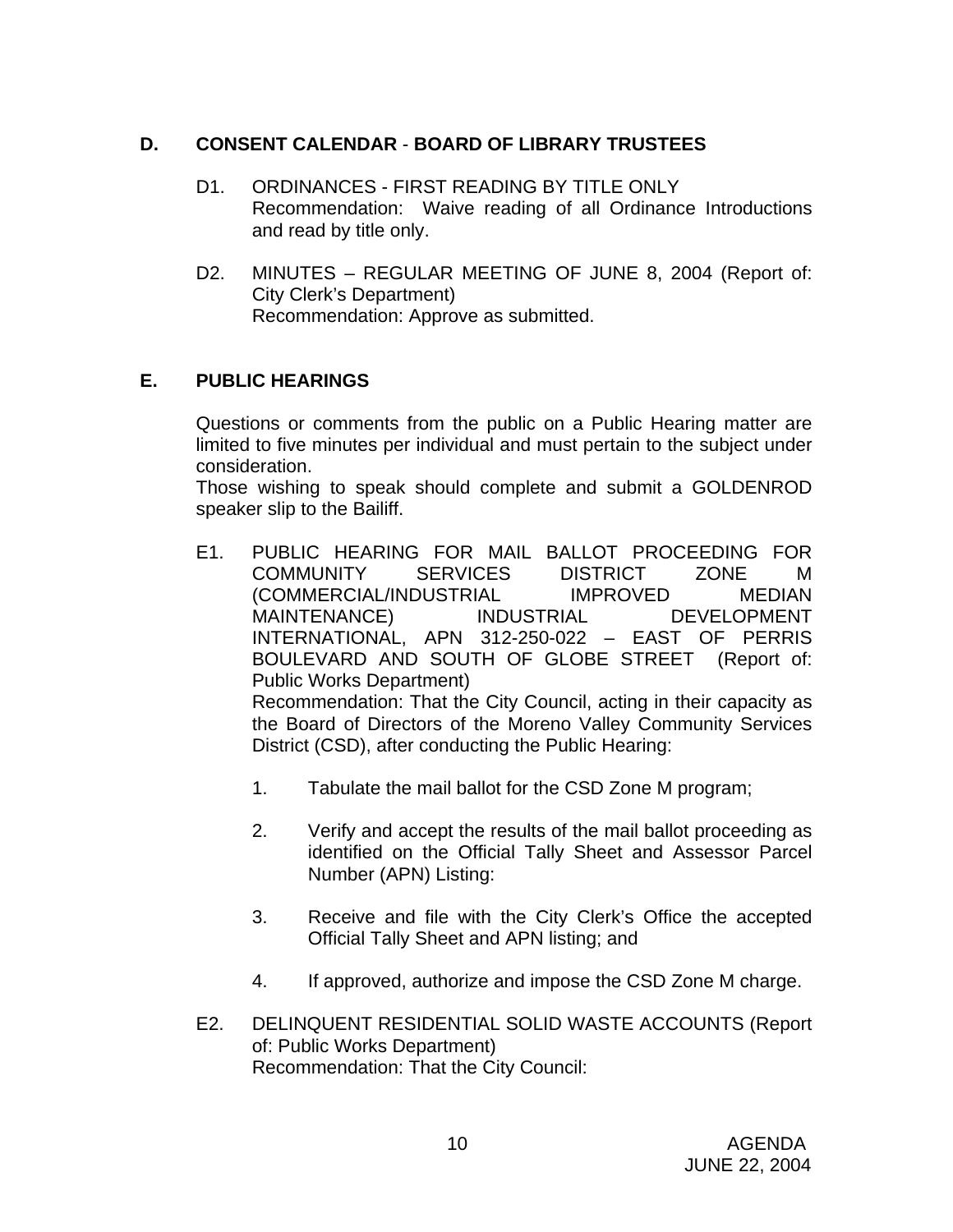- 1. Approve placing the submitted list of delinquent solid waste accounts, available in the City Clerk's office, on the FY 2004/2005 Riverside County property tax roll for collection; and
- 2. Direct the City Clerk to file with the Riverside County Auditor a certified copy of Resolution 2000-51 and the list of delinquent solid waste accounts as required by Section 5473.4 of the California Health and Safety Code and Section 6.02.030 of the City of Moreno Valley Municipal Code.
- E3. PUBLIC HEARING AND ADOPTION OF RESOLUTION ESTABLISHING APPROPRIATIONS ("GANN") LIMIT FOR THE CITY OF MORENO VALLEY FOR FY 2004-05 (Report of: Finance Department)

 Recommendation: That the City Council adopt Resolution No. 2004-48, establishing an appropriations limit for the City of Moreno Valley for FY 2004-05, upon conducting a Public Hearing.

### Resolution No. 2004-48

 A Resolution of the City Council of the City of Moreno Valley, California, Establishing an Appropriations Limit for Fiscal Year 2004/2005 and Taking Other Actions in Relation Hereto

E4. PUBLIC HEARING AND ADOPTION OF RESOLUTION ESTABLISHING APPROPRIATIONS ("GANN ") LIMIT FOR THE COMMUNITY SERVICES DISTRICT FOR FY 04-05 (Report of: Finance Department) Recommendation: That the City Council, acting in its capacity as the governing body of the Community Services District, adopt

Resolution No. CSD 2004-16, establishing an appropriations limit for the Community Services District for FY 2004-05, upon conducting a Public Hearing.

### Resolution No. CSD 2004-16

A Resolution of the Moreno Valley Community Services District of the City of Moreno Valley, California, Establishing an Appropriations Limit for Fiscal Year 200405 and Taking Other Actions in Relation Thereto

E5. A PUBLIC HEARING TO CONSIDER APPLICATION NOS. PA00- 0035 AND PA00-0036 (CHANGE OF ZONE AND GENERAL PLAN LAND USE DESIGNATIONS FROM RESIDENTIAL 2 (UP TO 2 DWELLINGS PER ACRE) AND HILLSIDE RESIDENTIAL TO RESIDENTIAL 3 (UP TO 3 DWELLINGS PER ACRE) AND OPEN SPACE FOR APPROXIMATELY 60 ACRES EAST OF PERRIS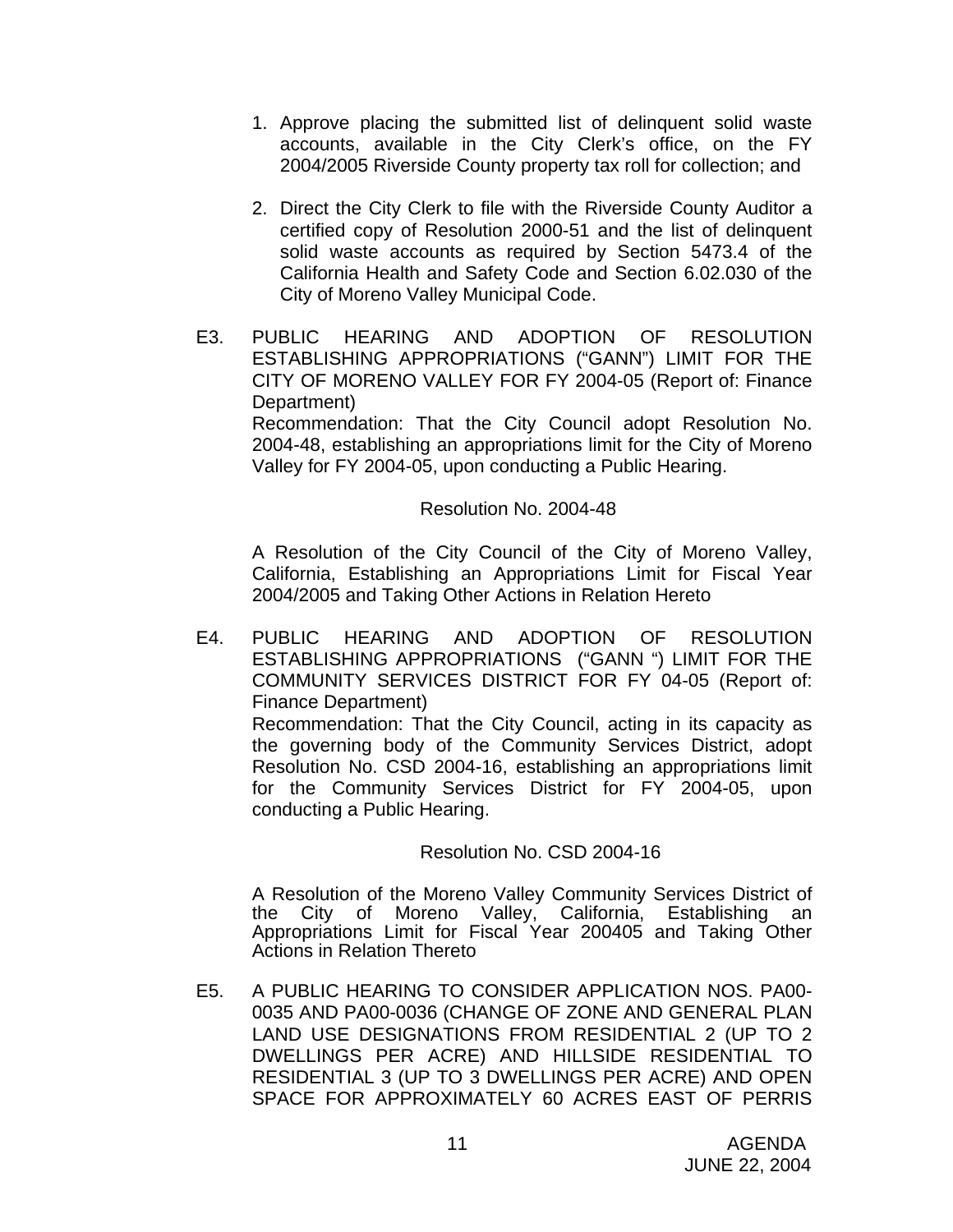BOULEVARD AT THE EAST END OF COVEY ROAD BETWEEN CASEY ROAD AND MANZANITA AVENUE; PA00-0037 (PREZONING TO ESTABLISH A GENERAL PLAN LAND USE AND ZONING DESIGNATIONS PRIOR TO ANNEXATION FOR APPROXIMATELY 138 ACRES AT THE NORTH END OF OLD PERRIS BLVD., NORTH OF THE CITY LIMITS AS RESIDENTIAL 3 AND OPEN SPACE); AND PA03-0086 (TENTATIVE TRACT MAP 31592 TO SUBDIVIDE ALL OF THE PROPERTY DESCRIBED ABOVE, PLUS APPROXIMATELY 1 ACRE AT THE NORTH END OF STARSHINE DRIVE, INTO 138 SINGLE-FAMILY RESIDENTIAL LOTS, COMMON OWNERSHIP LOTS, OPEN SPACE AND TRAILS) (Report of: Community and Economic Development Department)

 Recommendation: Staff and Planning Commission recommend that the City Council:

- 1. Adopt a Negative Declaration for Application Nos. PA00-0035; PA00-0037 and PA03-0086;
- 2. Introduce City Council Ordinance No. 668, approving Application Nos. PA00-0035 and PA00-0037, amending the Official Zoning Atlas and pre-zoning certain property as described in the Ordinance, based on the findings contained in the Ordinance (roll call required);

### Ordinance No. 668

 An Ordinance of the City Council of the City of Moreno Valley: (1) Amending the Official Zoning Atlas by Changing the Zoning Classification from Residential 2 and Hillside Residential to Residential 3 and Open Space for About 60 Acres of Land Generally Located Between Casey Road and Manzanita Avenue at the East End of Covey Road: and (2) Prezoning Approximately 138 Acres of Land Generally Located at the North End of Old Perris Boulevard, Outside of the City Limits as Residential 3 and Open Space

3. Adopt City Council Resolution No. 2004-49, approving Application Nos. PA00-0036 and PA00-0037, amending the General Plan Land Use Map as described in the Resolution, based on the findings contained in the Resolution;

#### Resolution No. 2004-49

 A Resolution of the City Council of the City of Moreno Valley, California, Amending the General Plan Land Use Map by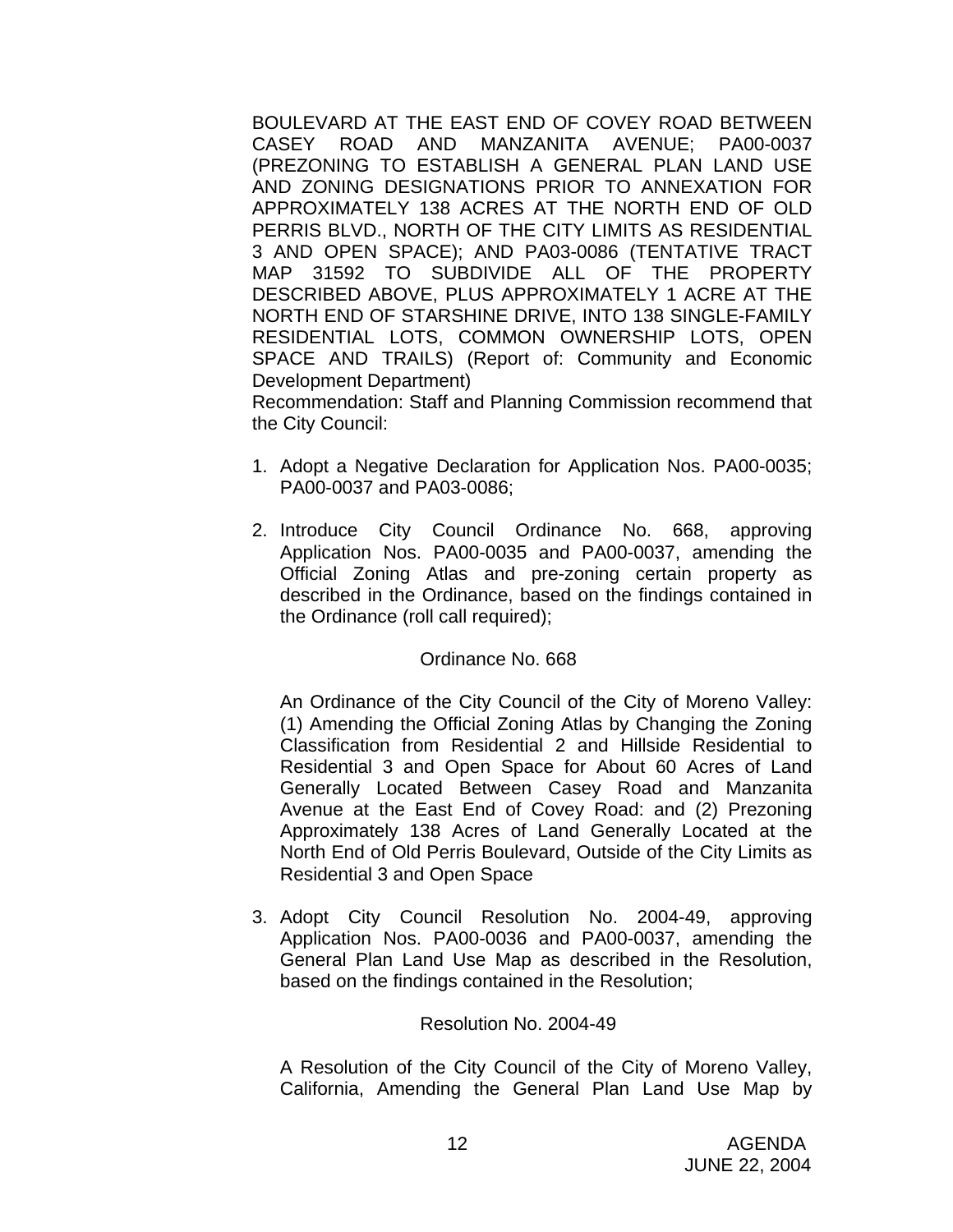Changing the Land Use Designation from Residential 2 and Hillside Residential to Residential 3 and Open Space, Involving Approximately 60 Acres at the East End of Covey Road Between Casey Road and Manzanita Avenue (Application PA00-0036) and Establishing Residential 3 and Open Space Land Use Designations, Involving Approximately 138 Acres Generally Located at the North End of Old Perris Boulevard, North of the Existing City Limits (Application PA00-0037)

4. Adopt City Council Resolution No. 2004-50, approving Application No. PA03-0086 (Tentative Tract 31592), based on the findings contained in the Resolution and subject to the conditions of approval attached to the Resolution.

#### Resolution No. 2004-50

 A Resolution of the City Council of the City of Moreno Valley Approving Application No. PA03-0086 (Tentative Tract 31592), a Subdivision of Approximately 199 Acres of Land into 138 Single-Family Lots (Involving Approximately 60 Acres Between Casey Road and Manzanita Avenue, at the East End of Covey Road, Approximately 138 Acres at the North End of Old Perris Boulevard, Outside of the City Limits and an Additional Acre at the North End of Starshine Drive)

### **F. ITEMS REMOVED FROM CONSENT CALENDARS FOR DISCUSSION OR SEPARATE ACTION**

### **ADJOURNMENT OF CITY COUNCIL TO MORENO VALLEY PUBLIC FACILITIES FINANCING CORPORATION SPECIAL MEETING**

### **SPECIAL MEETING OF THE MORENO VALLEY PUBLIC FACILITIES FINANCING CORPORATION (MVPFFC)**

**CALL TO ORDER** 

 **ROLL CALL** 

### **PUBLIC COMMENTS ON MATTERS ON THE SPECIAL MEETING AGENDA**

**There is a three-minute time limit per person. Please complete and submit**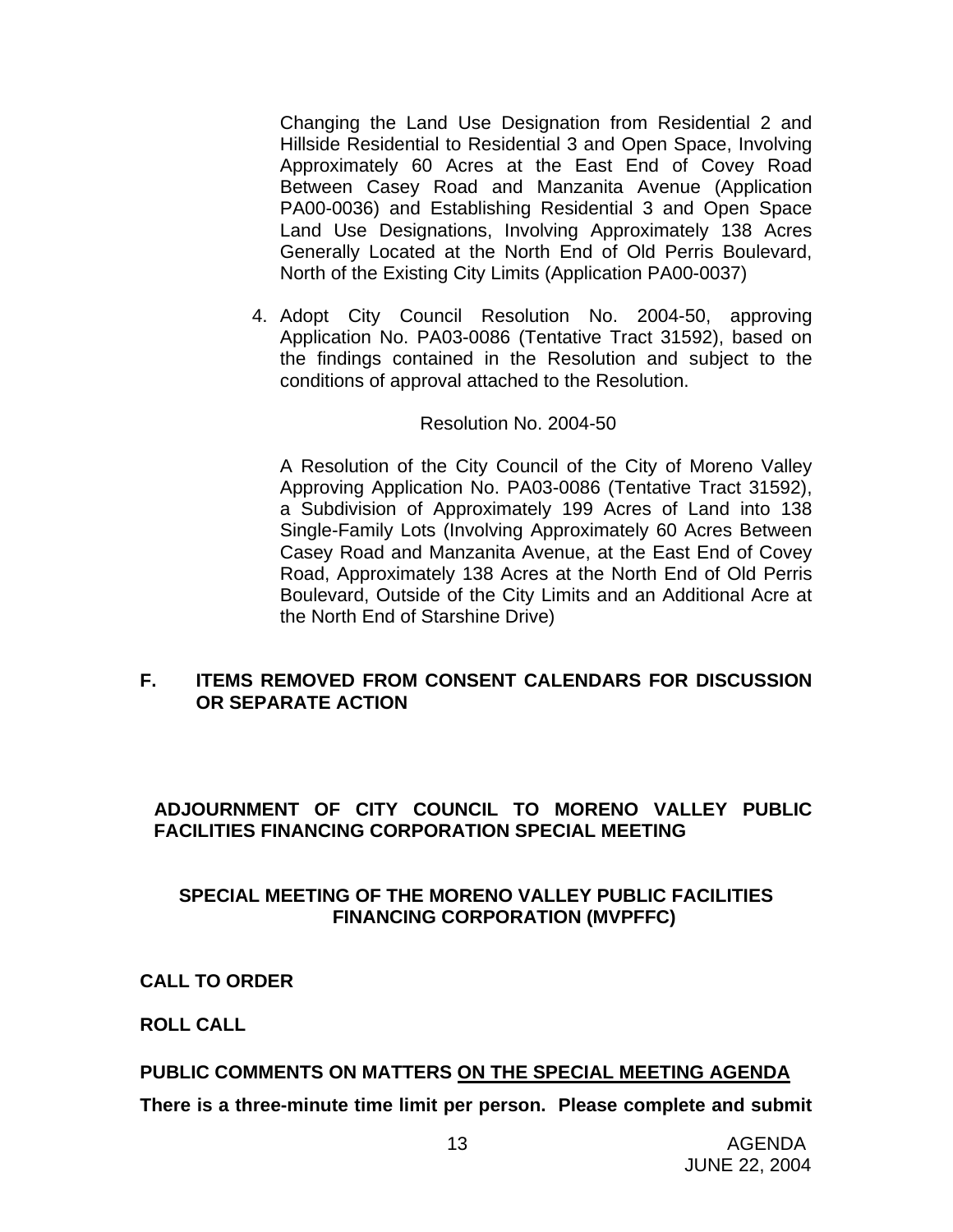**a LAVENDER speaker slip to the Bailiff. All remarks and questions shall be addressed to the presiding officer or to the City Council and not to any individual Council member, staff member or other person.** 

1. ACQUISITION OF THE CORPORATE YARD PROPERTY BY THE COMMUNITY REDEVELOPMENT AGENCY (Report of: Community and Economic Development Department) Recommendation: That the Moreno Valley Public Facilities Financing Corporation approve the Purchase and Sales Agreement by and between the Moreno Valley Public Facilities Financing Corporation and the Community Redevelopment Agency for the purchase of the Corporate Yard Property and authorize the Corporation Chairperson to execute the necessary documents.

### **ADJOURN SPECIAL MEETING OF THE MORENO VALLEY PUBLIC FACILITIES FINANCING CORPORATION**

### **RECONVENE JOINT MEETING OF THE CITY COUNCIL OF THE CITY OF MORENO VALLEY, MORENO VALLEY COMMUNITY SERVICES DISTRICT, COMMUNITY REDEVELOPMENT AGENCY OF THE CITY OF MORENO VALLEY AND THE BOARD OF LIBRARY TRUSTEES**

### **G. REPORTS**

- G1. CITY COUNCIL REPORTS ON REGIONAL ACTIVITIES
	- a. Report on March Joint Powers Authority (MJPA) by Mayor Pro Tem Stewart
- G2. MAIL BALLOT PROCEEDING FOR TENTATIVE TRACT 31128 (AND ALL AFFECTED PHASES) FOR: 1) INCLUSION INTO COMMUNITY SERVICES DISTRICT (CSD) ZONE B (RESIDENTIAL STREET LIGHTING), CSD ZONE E-15 (HIGH-SERVICE-LEVEL PARKWAY AND LIMITED FLOOD CONTROL CHANNEL LANDSCAPE MAINTENANCE), AND APPROVAL OF THE CSD PARCEL CHARGES; 2) APPROVAL OF THE NATIONAL POLLUTANT DISCHARGE ELIMINATION SYSTEM (NPDES) REGULATORY RATE SCHEDULE (Report of: Public Works Department) Recommendation: That the City Council and the Board of Directors of the Moreno Valley Community Services District (CSD), accept public comments regarding the mail ballot proceedings for Tentative Tract 31128 (and all affected phases) for: 1) Inclusion into

CSD Zone B (Residential Street Lighting), CSD Zone E-15 (High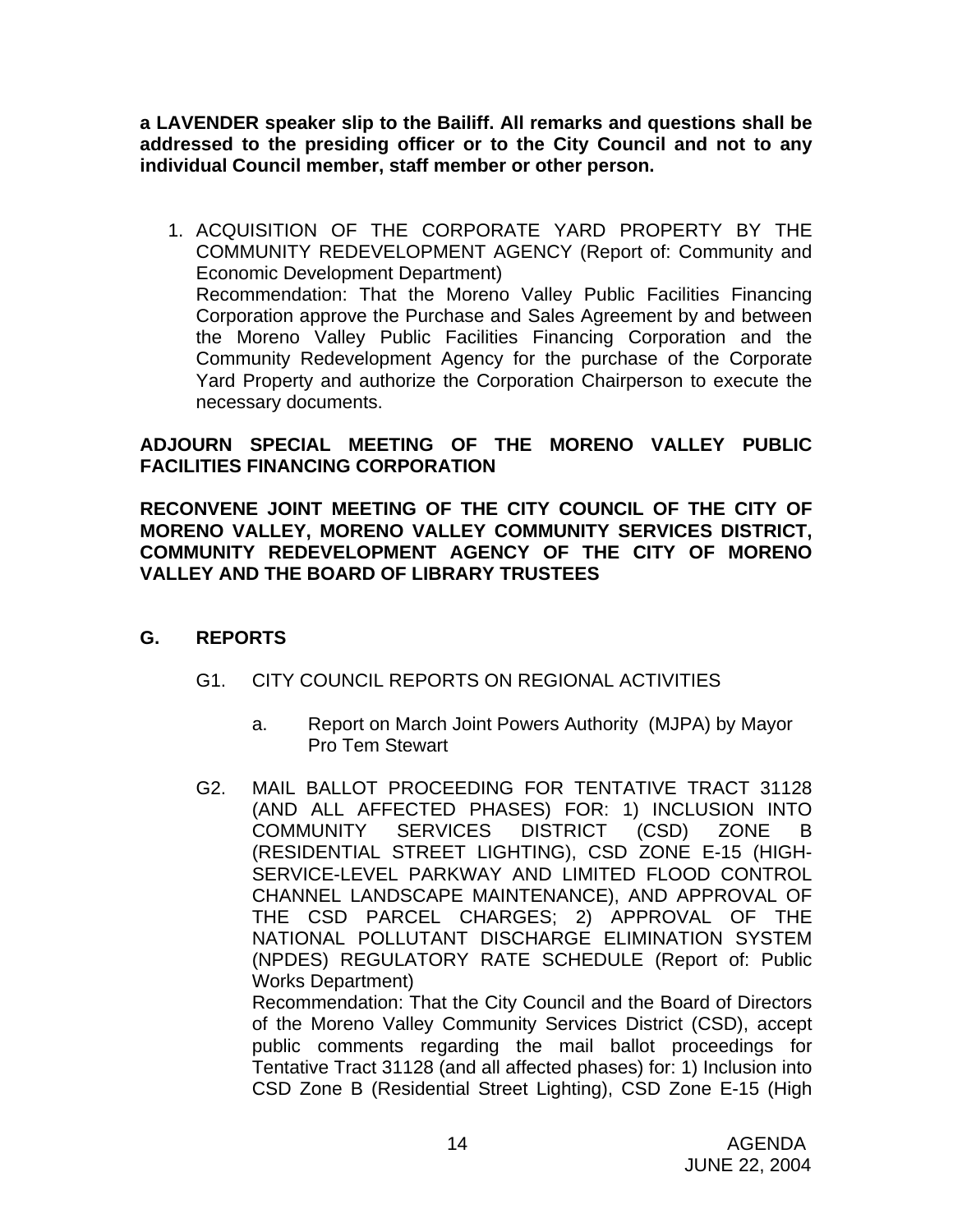Service-Level Parkway and Limited Flood Control Channel Landscape Maintenance), and approval of the CSD parcel charges; 2) Approval of the National Pollutant Discharge Elimination System (NPDES) regulatory rate schedule

- G3. IMPACT OF PROPOSED BALLOT MEASURE REGULATING MANAGEMENT OF THE CITY'S MUNICIPAL ELECTRIC UTILITY (Report of: Finance Department) Material not available at time of printing – to be provided under separate cover
- G4. INITIATIVE MEASURE TO REGULATE MANAGEMENT OF THE CITY'S MUNICIPAL ELECTRIC UTILITY INCLUDING PROHIBITING USE OF CITY GENERAL FUNDS FOR ITS SUPPORT; MANDATING LEVELS OF FINANCIAL RESERVES; PROHIBITING USE OF ELECTRIC UTILITY RESERVES FOR ANY PURPOSE OTHER THAN THE ELECTRIC UTILITY; ESTABLISHING LOAD RESOURCE REQUIREMENTS; ESTABLISHING LIMITS ON ELECTRIC RATES; REQUIRING UNIFORM ELECTRIC RATES FOR ALL CUSTOMERS IN A RATE GROUP; AND REQUIRING UTILITY WORK BE DONE BY QUALIFIED EMPLOYEES PAID AT PREVAILING WAGE (Report of: City Clerk's Department)

### LEGAL ALTERNATIVES

Pursuant to the requirements of California Elections Code §9215, the City Council must do one of the following:

- A. Adopt the ordinance (initiative measure) without alteration; or
- B. Order the measure to be submitted to the voters at the November 2, 2004, election; and
	- 1. Adopt Resolution No. 2004-35, ordering the submission of the initiative measure to regulate management of the City's municipal utility to the qualified electors; and

### Resolution No. 2004-35

A Resolution of the City Council of the City of Moreno Valley, California, Ordering the Submission to the Qualified Electors of the City of Moreno Valley Initiative Measure Regulating Management of the City's Municipal Utility at the General Municipal Election to be held on Tuesday, November 2, 2004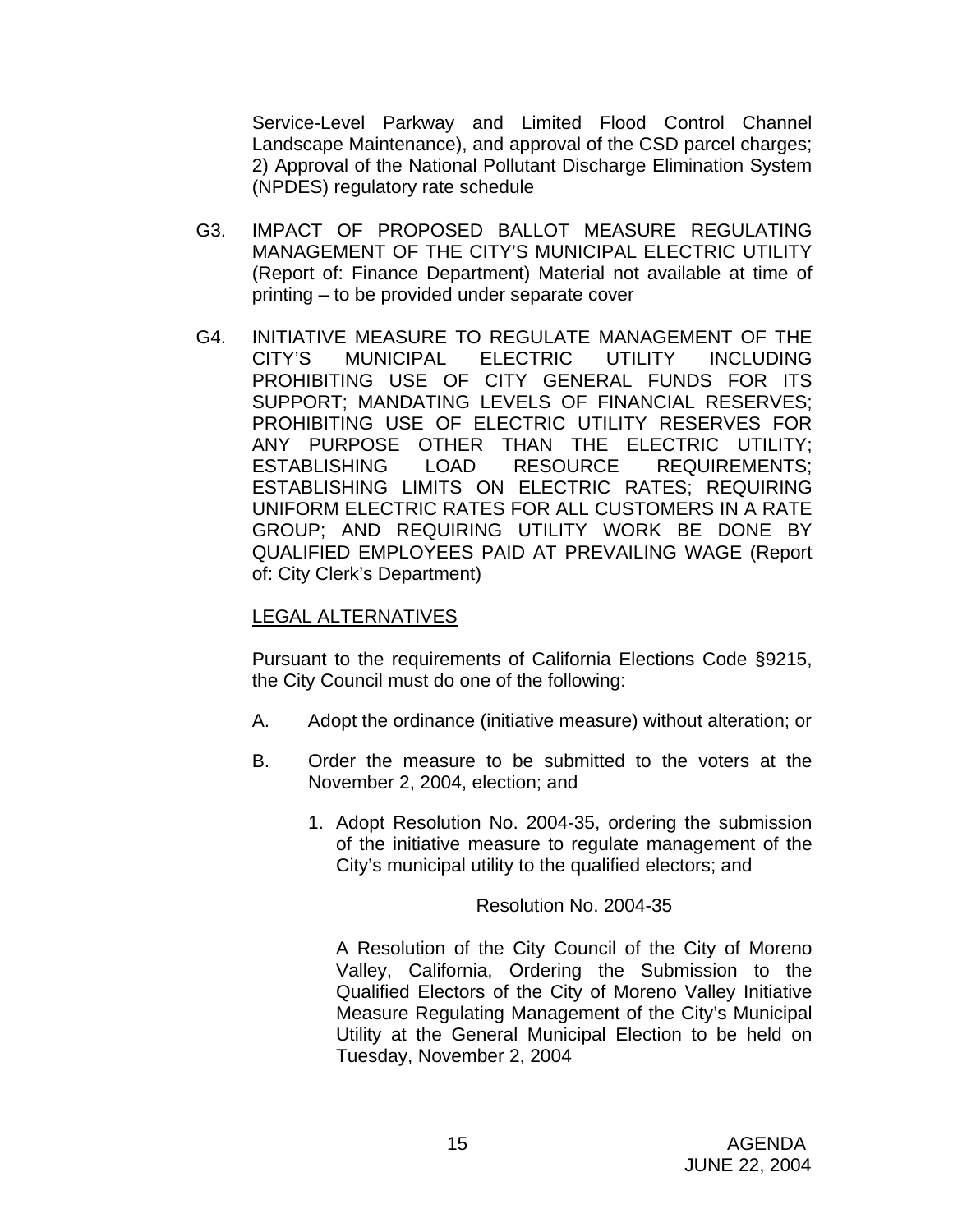2. Adopt Resolution No. 2004-36, directing the City Attorney to prepare an Impartial Analysis regarding said initiative measure; or

#### Resolution No. 2004-36

A Resolution of the City Council of the City of Moreno Valley, California, Directing the City Attorney to Prepare an Impartial Analysis Regarding the Measure Regulating Management of the City's Municipal Election to be held on November 2, 2004

### CITY MANAGER'S RECOMMENDATION

Alternative B.

- G5. GENERAL MUNICIPAL ELECTION NOVEMBER 2, 2004 RESOLUTIONS CALLING AND GIVING NOTICE; REQUESTING CONSOLIDATION WITH STATEWIDE GENERAL ELECTION; AND ADOPTING REGULATIONS PERTAINING TO CANDIDATES' STATEMENTS (Report of: City Clerk's Department) Recommendation: That the City Council:
	- 1. Adopt:

Resolution No. 2004-44, calling and giving notice of the holding of a general municipal election on Tuesday, November 2, 2004 of certain officers as required by the provisions of the laws of the State of California relating to general law cities and for the submission of two initiative measures: one relating to the City's utility user's tax and one relating to the regulation of the management of the City's municipal utility;

### Resolution No. 2004-44

 A Resolution of the City Council of the City of Moreno Valley, California, Calling and Giving Notice of the Holding of a General Municipal Election on Tuesday, November 2, 2004, of Certain Officers as Required by the Provisions of the Laws of the State of California Relating to General Law Cities and for the Submission of Two Initiative Measures: One Relating to the City's Utility User's Tax; and One Relating to the Regulation of the Management of the City's Municipal Utility

Resolution No. 2004-45, requesting the Board of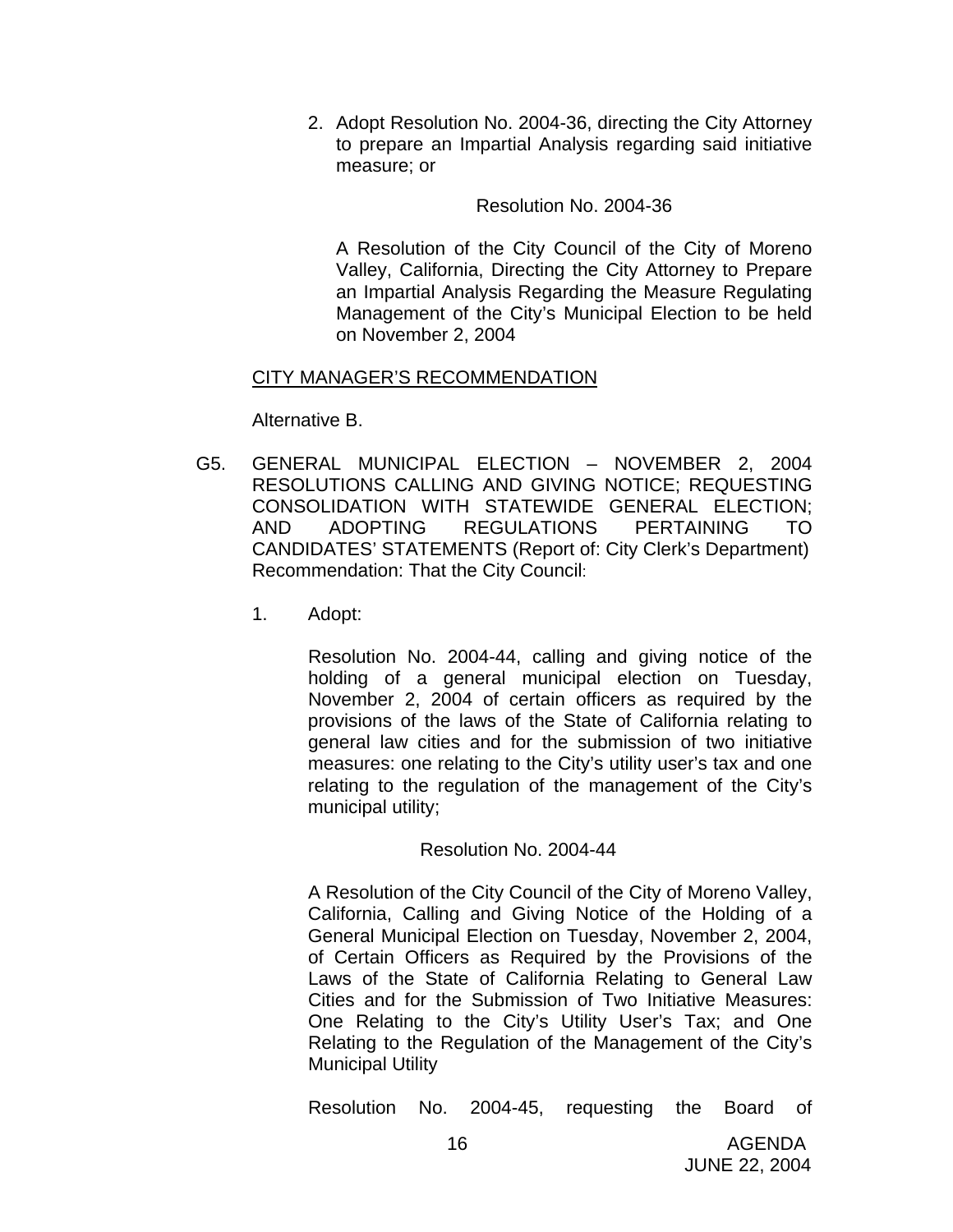Supervisors of the County of Riverside to consolidate a general municipal election with the statewide general election to be held on Tuesday, November 2, 2004, pursuant to §10403 of the California Elections Code; and

### Resolution No. 2004-45

A Resolution of the City Council of the City of Moreno Valley, California, Requesting the Board of Supervisors of the County of Riverside to Consolidate A General Municipal Election With the Statewide General Election to be Held on Tuesday, November 2, 2004, Pursuant to Section 10403 of the California Elections Code

Resolution No. 2004-46, adopting regulations for candidates for elective office pertaining to candidates' statements submitted to the voters at an election to be held on Tuesday, November 2, 2004.

#### Resolution No. 2004-46

A Resolution of the City Council of the City of Moreno Valley, California, Adopting Regulations for Candidates for Elective Office Pertaining to Candidates' Statements Submitted to the Voters for the Election to be Held on Tuesday, November 2, 2004

- 2. Authorize the City Clerk to submit the proposed resolutions to the Registrar of Voters, together with the Municipal Information Form.
- G6. REDEVELOPMENT AGENCY TAX ALLOCATION BOND ISSUANCE (Report of: Community and Economic Development Department) Recommendation: That the Community Redevelopment Agency Board of Directors receive and file this report.
- G7. APPOINTMENTS TO THE CITY COUNCIL ADVISORY BOARDS AND COMMITTEES (Report of: City Clerk's Department) Recommendation: That the City Council:
	- 1. Review the ballots for appointments to various City Council Advisory Boards and Committees (to be provided by the City Clerk) and mark your choices where appropriate; or
	- 2. If appointments are not made, declare the positions vacant and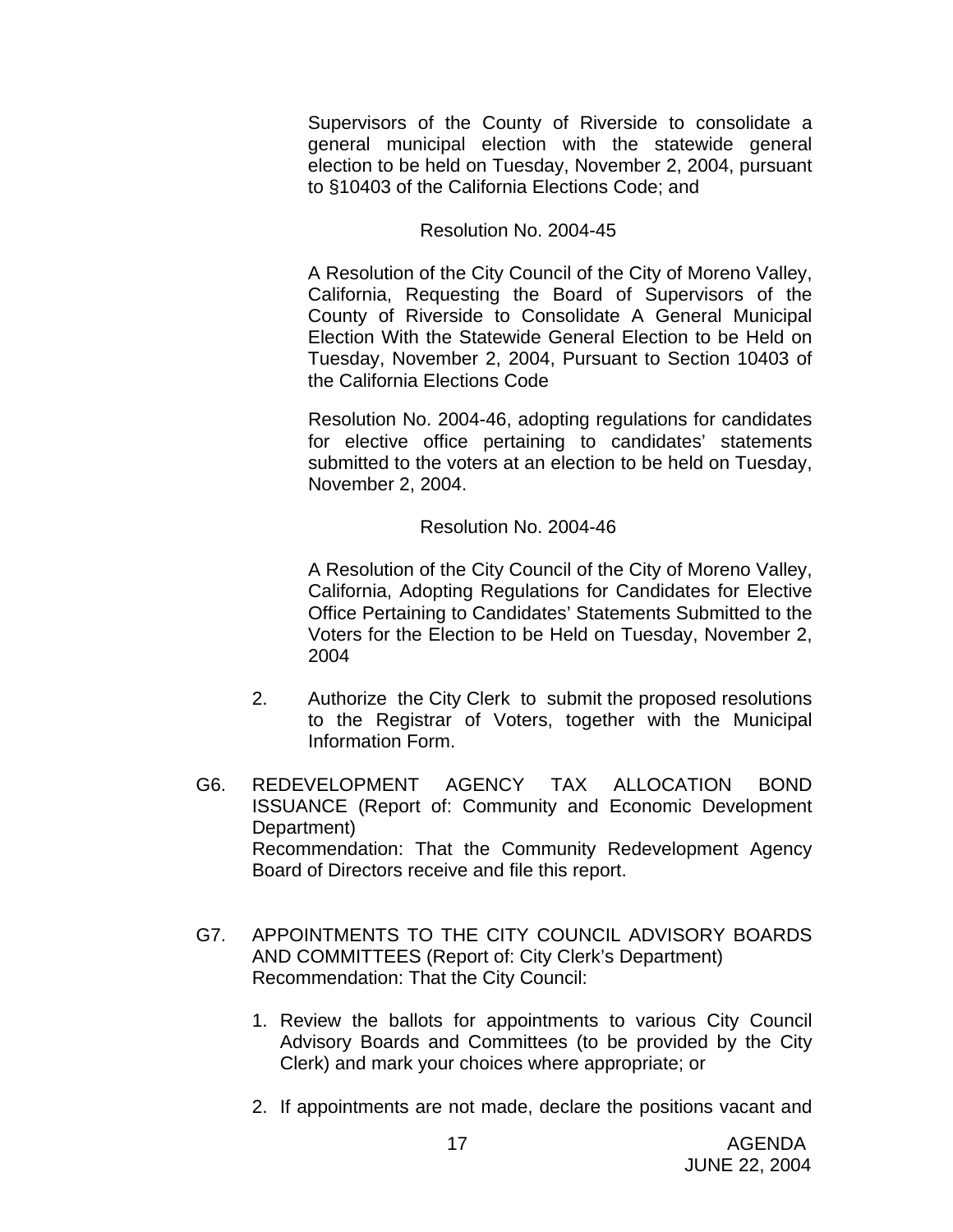authorize the City Clerk to re-notice the positions as vacant.

- G8. MARCH JOINT POWERS AGREEMENT AMENDMENT #8 (CONTINUED FROM JUNE 8, 2004) (Report of: Community and Economic Development Department) Recommendation: That the City Council approve the following proposed amendments to the Joint Powers Agreement between the Cities of Moreno Valley, Perris and Riverside and the County of Riverside relating to the use and reuse of March Air Force Base:
	- a. To require only the vote of five members for the transaction of business, rather than six, as currently required;
	- b. To grant March Joint Powers Authority the power to issue bonds; and
	- c. To grant March Joint Powers Authority the power to tax.

Staff further recommends that the City Council not approve the proposed amendment that would grant March Joint Powers Authority the power to condemn real property, unless alternative amendment language is proposed that would allow a participating City or County to deny a property condemnation proceeding that affects real property within, or contiguous to, the jurisdiction of that City or County.

- G9. PUBLIC MEETING ON PROPOSED FY 2004-05 FEE SCHEDULE (Report of: Finance Department) Recommendation: That the City Council:
	- 1. Accept public comments on the proposed FY 04/05 Fee Schedule;
	- 2. Provide comments and any necessary direction to staff regarding fee policy issues or proposed increases to user fees or development impact fees.
- G10. ADOPTION OF FY 2004-05 BUDGET AND RELATED ACTIONS (Report of: Finance Department) Staff recommends that the City Council:
	- 1. Adopt Resolution No. 2004-51, approving the Operating and Capital Budgets for the City of Moreno Valley for FY 2004-05, including all applicable adjustments pursuant to the Schedule of Budget Adjustments (Attachment "A" of this report);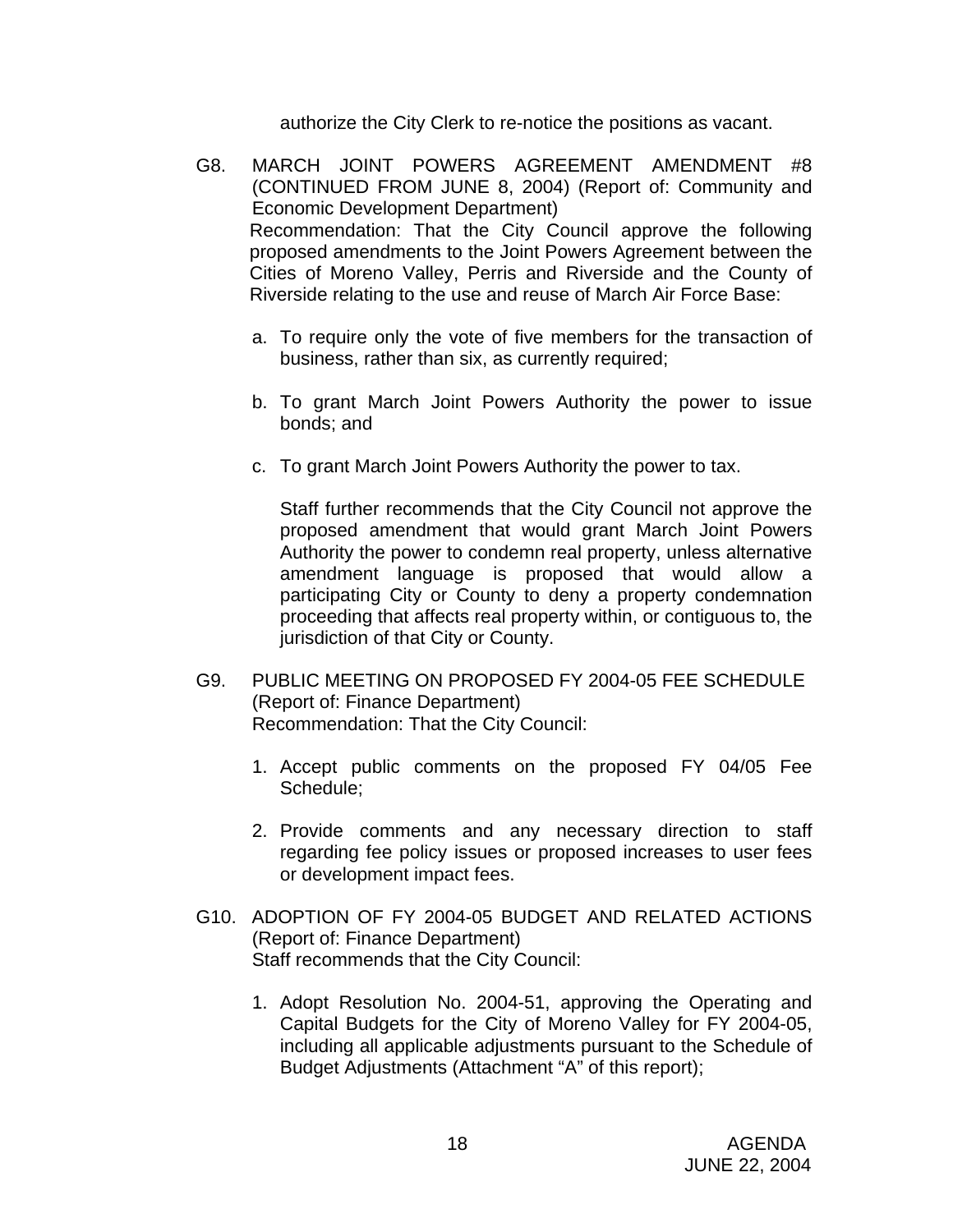#### Resolution No. 2004-51

 A Resolution of the City Council of the City of Moreno Valley, California, Adopting the Operating and Capital Budgets for Fiscal Year 2004/05

2. Acting in its capacity as the President and Board of Directors of the Community Services District of the City of Moreno Valley, adopt Resolution No. CSD 2004-17, approving the Operating and Capital Budgets for the Community Services District of the City of Moreno Valley for FY 2004-05, including all applicable adjustments pursuant to the Schedule of Budget Adjustments (Attachment "A" of this report);

Resolution No. CSD 2004-17

 A Resolution of the Community Services District of the City of Moreno Valley, California, Adopting the Operating and Capital Budgets for Fiscal Year 2004/05

3. Acting in its capacity as the Chairperson and Agency Members of the Community Redevelopment Agency of the City of Moreno Valley, Adopt Resolution No. RDA 2004-02, approving the Operating and Capital Budgets for the Community Redevelopment Agency of the City of Moreno Valley for FY 2004-05, including all applicable adjustments pursuant to the Schedule of Budget Adjustments (Attachment "A" of this report);

Resolution No. RDA 2004-02

A Resolution of the Community Redevelopment Agency of the City of Moreno Valley, California, Adopting the Operating and Capital Budgets for Fiscal Year 2004/05

- 4. Acting in its capacity as the President and Board of Directors of the Community Services District, approve the repayment of up to \$40,000,000 to the City of Moreno Valley by renewal of the Promissory Note, pursuant to the terms and conditions of the outstanding Promissory Note, the borrowing of up to \$40,000,000 pursuant to the terms and conditions of the attached Promissory Note, and the execution of the original of said note by the President of the Board of Directors, and the delivery of said executed note to the Treasurer of the City;
- 5. Acting in its capacity as the Chairperson and Agency Members of the Community Redevelopment Agency of the City of Moreno Valley, approve the repayment of up to \$40,000,000 to the City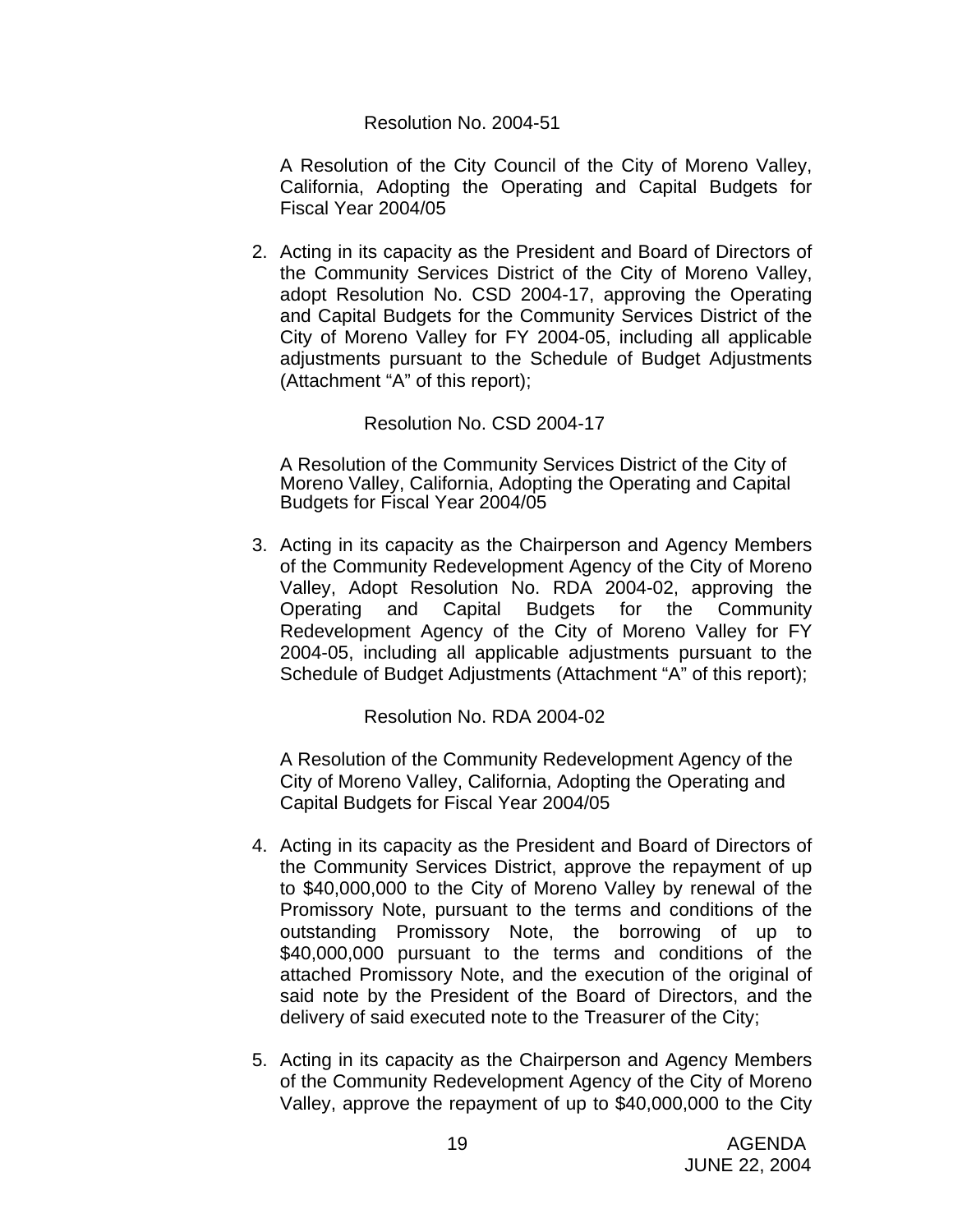of Moreno Valley by renewal of the Promissory Note, pursuant to the terms and conditions of the outstanding Promissory Note, the borrowing of up to \$40,000,000 pursuant to the terms and conditions of the attached Promissory Note, and the execution of the original of said note by the Chairperson and Agency Members, and the delivery of said executed note to the Treasurer of the City;

- 6. Approve the FY 2004-05 Staffing Plan and Position Control Roster, which reflect the personnel allocations consistent with the adoption of the FY 2004-05 Budget; and
- 7. Introduce Ordinance No. 669, an ordinance of the City Council of the City of Moreno Valley, California, amending Section 2.04.050 of Chapter 2.04 of the City of Moreno Valley Municipal Code relating to compensation and reimbursement for City Council members.

#### Ordinance No. 669

An Ordinance of the City Council of the City of Moreno Valley, California, Amending section 2.04.050 of Chapter 2.04 of Title 2 of the City of Moreno Valley Municipal Code, Relating to Compensation and Reimbursement for Council Members

- G11. ACQUISITION OF THE CORPORATE YARD PROPERTY BY THE COMMUNITY REDEVELOPMENT AGENCY (Report of: Community and Economic Development Department) Recommendation: That the Redevelopment Agency Board approve the Purchase and Sales Agreement by and between the Moreno Valley Public Facilities Financing Corporation and the Community Redevelopment Agency for the purchase of the Corporate Yard Property and authorize the Executive Director of the Redevelopment Agency to execute the necessary documents.
- G12. LEGISLATIVE UPDATE (Report of: Assistant City Manager) Recommendation: That the City Council receive and file the report.
- G13. CITY MANAGER'S REPORT (Informational Oral Presentation not for Council action)

### **H. LEGISLATIVE ACTIONS**

ORDINANCES - 1ST READING AND INTRODUCTION – NONE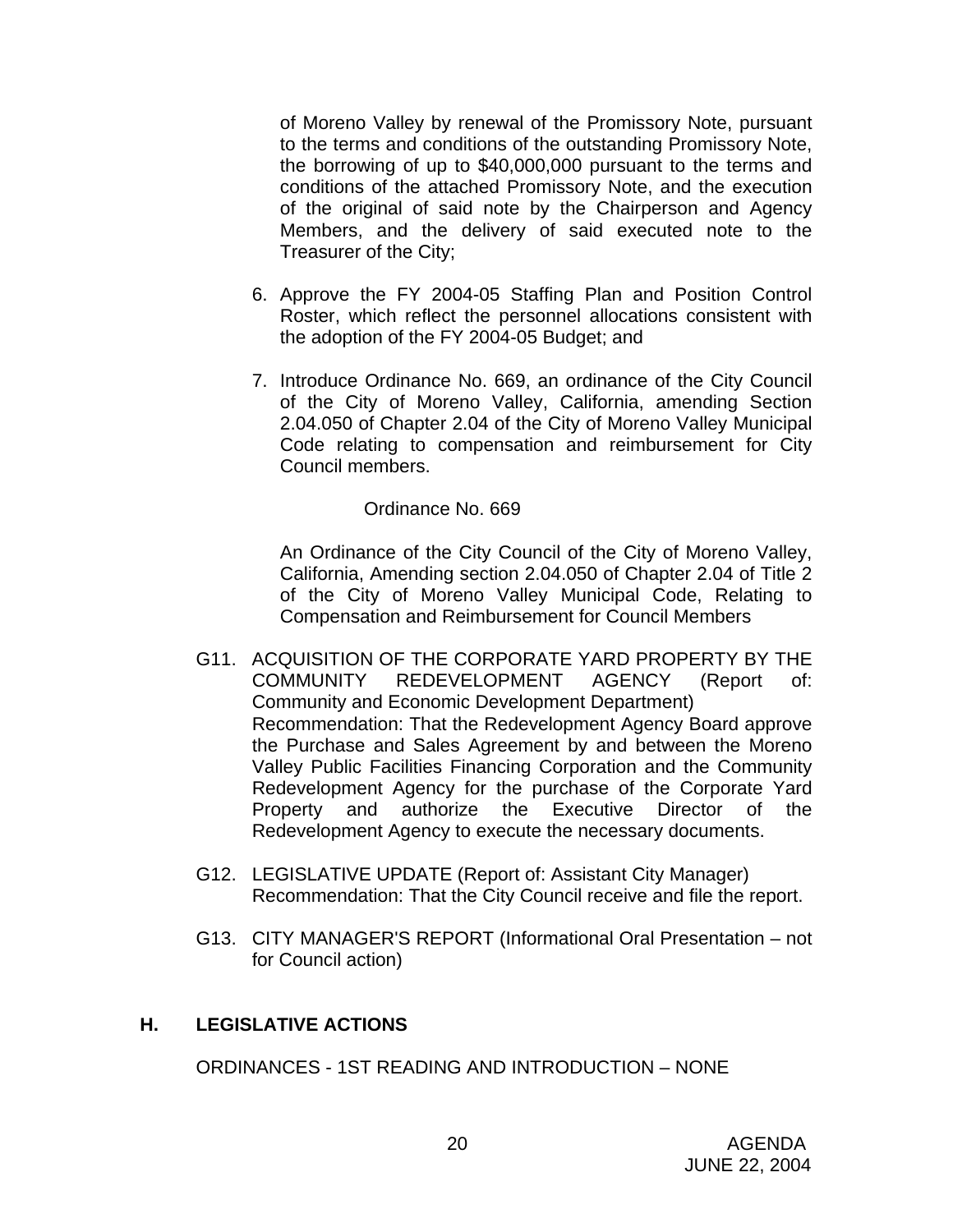#### ORDINANCES - 2ND READING AND ADOPTION

 H1. ORDINANCE NO. 666 AN ORDINANCE OF THE CITY COUNCIL OF THE CITY OF MORENO VALLEY, CALIFORNIA, AMENDING CHAPTERS 2.06, 2.19, 2.21, 2.22, 2.24, 2.27, AND 2.28 OF TITLE 2; AND CHAPTER 7.03 OF TITLE 7 OF THE CITY OF MORENO VALLEY MUNICIPAL CODE, RELATING TO BOARDS AND COMMISSIONS (RECEIVED FIRST READING AND INTRODUCTION JUNE 8, 2004 ON A 5-0 VOTE) (Report of: Assistant City Manager) Recommendation: Adopt Ordinance No. 666.

#### Ordinance No. 666

 An Ordinance of the City Council of the City of Moreno Valley, California, Amending Chapters 2.06, 2.19, 2.21, 2.22, 2.24, 2.27, and 2.28 of Title 2; and Chapter 7.03 of Title 7 of the City of Moreno Valley Municipal Code, Relating to Boards and Commissions

H2. ORDINANCE NO. 667 AN ORDINANCE OF THE CITY COUNCIL OF THE CITY OF MORENO VALLEY, CALIFORNIA, AMENDING THE EASTGATE SPECIFIC PLAN AND THE OFFICIAL ZONING ATLAS BY: AMENDING THE EASTGATE SPECIFIC PLAN DEVELOPMENT STANDARDS AND DESIGN CRITERIA CREATING THE MULTIPLE FAMILY RESIDENTIAL 15 ZONE; AND (2) CHANGING THE ZONING FROM COMMERCIAL TO MULTIPLE FAMILY RESIDENTIAL 15 CONCERNING THE SOUTHWEST CORNER OF CACTUS AVENUE AND MORENO BEACH DRIVE AND THE NORTHWEST CORNER OF JOHN F. KENNEDY DRIVE AND MORENO BEACH DRIVE (RECEIVED FIRST READING AND INTRODUCTION JUNE 8, 2004 ON A 5-0 VOTE) (Report of: Community and Economic Development Department)

Recommendation: Adopt Ordinance No. 667.

### Ordinance No. 667

 An Ordinance of the City Council of the City of Moreno Valley, California, Amending the Eastgate Specific Plan and the Official Zoning Atlas by: (1) Amending the Eastgate Specific Plan Development Standards and Design Criteria Creating the Multiple Family Residential 15 Zone; and (2) Changing the Zoning from Commercial to Multiple Family Residential 15 Concerning the Southwest Corner of Cactus Avenue and Moreno Beach Drive and the Northwest Corner of John F. Kennedy Drive and Moreno Beach Drive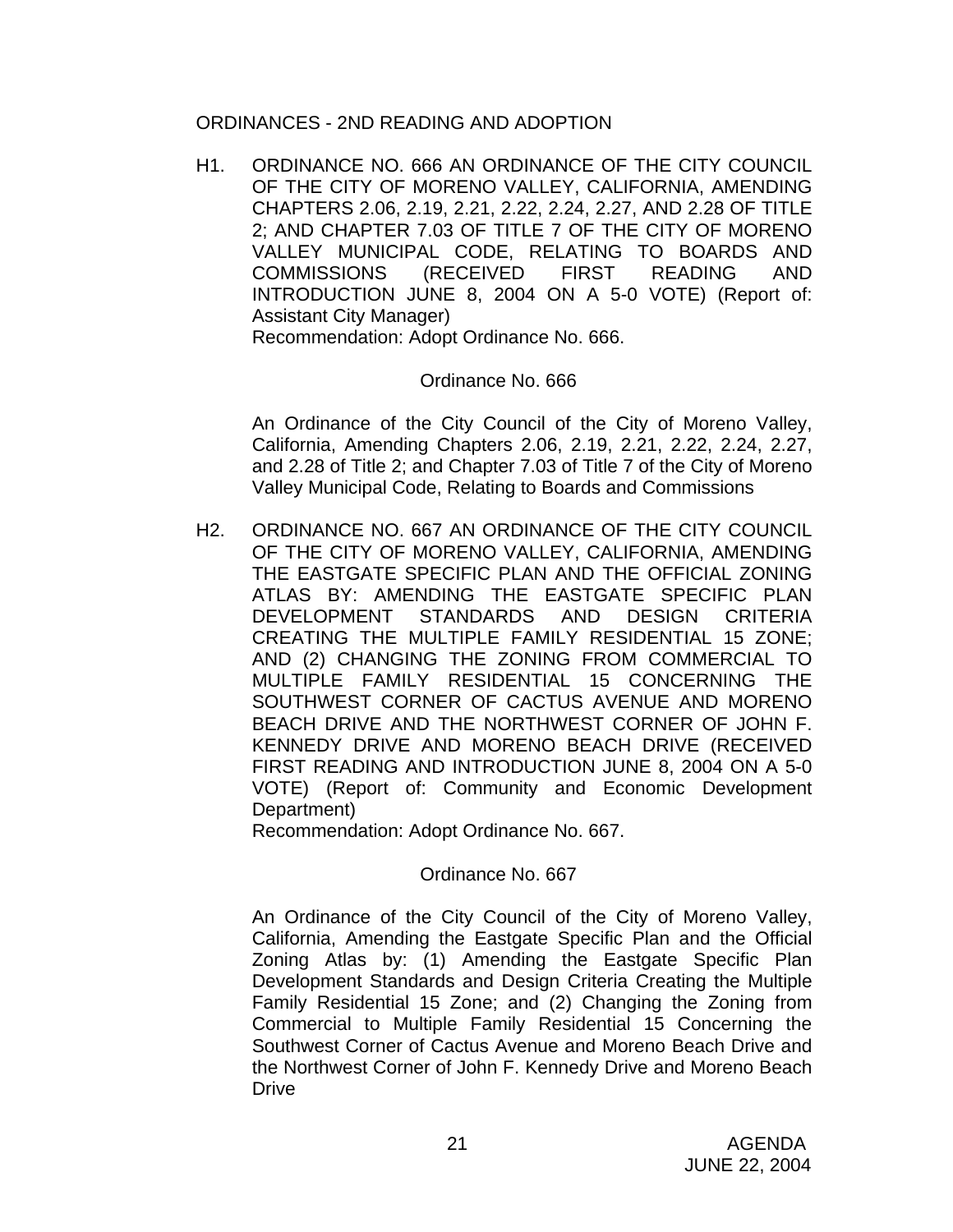### ORDINANCES - URGENCY ORDINANCES - NONE

### RESOLUTIONS – NONE

### PUBLIC COMMENTS **ON ANY SUBJECT NOT ON THE AGENDA** UNDER THE JURISDICTION OF THE CITY COUNCIL

Those wishing to speak should complete and submit a BLUE speaker slip to the Bailiff. There is a three-minute time limit per person. All remarks and questions shall be addressed to the presiding officer or to the City Council and not to any individual Council member, staff member or other person.

### **CLOSING COMMENTS AND/OR REPORTS OF THE CITY COUNCIL, COMMUNITY SERVICES DISTRICT, OR COMMUNITY REDEVELOPMENT AGENCY**